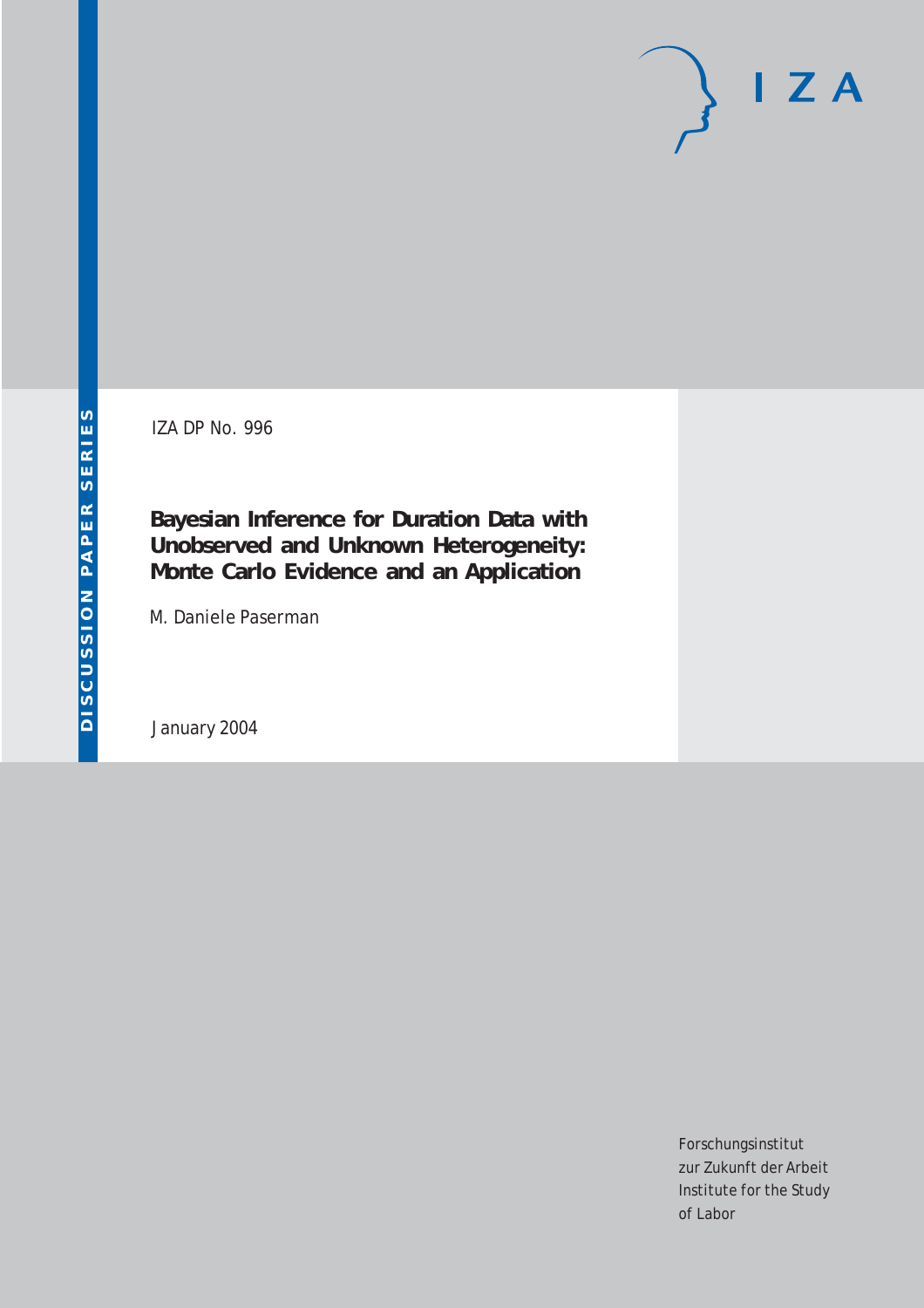# **Bayesian Inference for Duration Data with Unobserved and Unknown Heterogeneity: Monte Carlo Evidence and an Application**

**M. Daniele Paserman** 

*Hebrew University and IZA Bonn* 

### Discussion Paper No. 996 January 2004

IZA

P.O. Box 7240 D-53072 Bonn Germany

Tel.: +49-228-3894-0 Fax: +49-228-3894-210 Email: [iza@iza.org](mailto:iza@iza.org)

This Discussion Paper is issued within the framework of IZA's research area *General Labor Economics.* Any opinions expressed here are those of the author(s) and not those of the institute. Research disseminated by IZA may include views on policy, but the institute itself takes no institutional policy positions.

The Institute for the Study of Labor (IZA) in Bonn is a local and virtual international research center and a place of communication between science, politics and business. IZA is an independent, nonprofit limited liability company (Gesellschaft mit beschränkter Haftung) supported by Deutsche Post World Net. The center is associated with the University of Bonn and offers a stimulating research environment through its research networks, research support, and visitors and doctoral programs. IZA engages in (i) original and internationally competitive research in all fields of labor economics, (ii) development of policy concepts, and (iii) dissemination of research results and concepts to the interested public. The current research program deals with (1) mobility and flexibility of labor, (2) internationalization of labor markets, (3) welfare state and labor market, (4) labor markets in transition countries, (5) the future of labor, (6) evaluation of labor market policies and projects and (7) general labor economics.

IZA Discussion Papers often represent preliminary work and are circulated to encourage discussion. Citation of such a paper should account for its provisional character. A revised version may be available on the IZA website ([www.iza.org](http://www.iza.org/)) or directly from the author.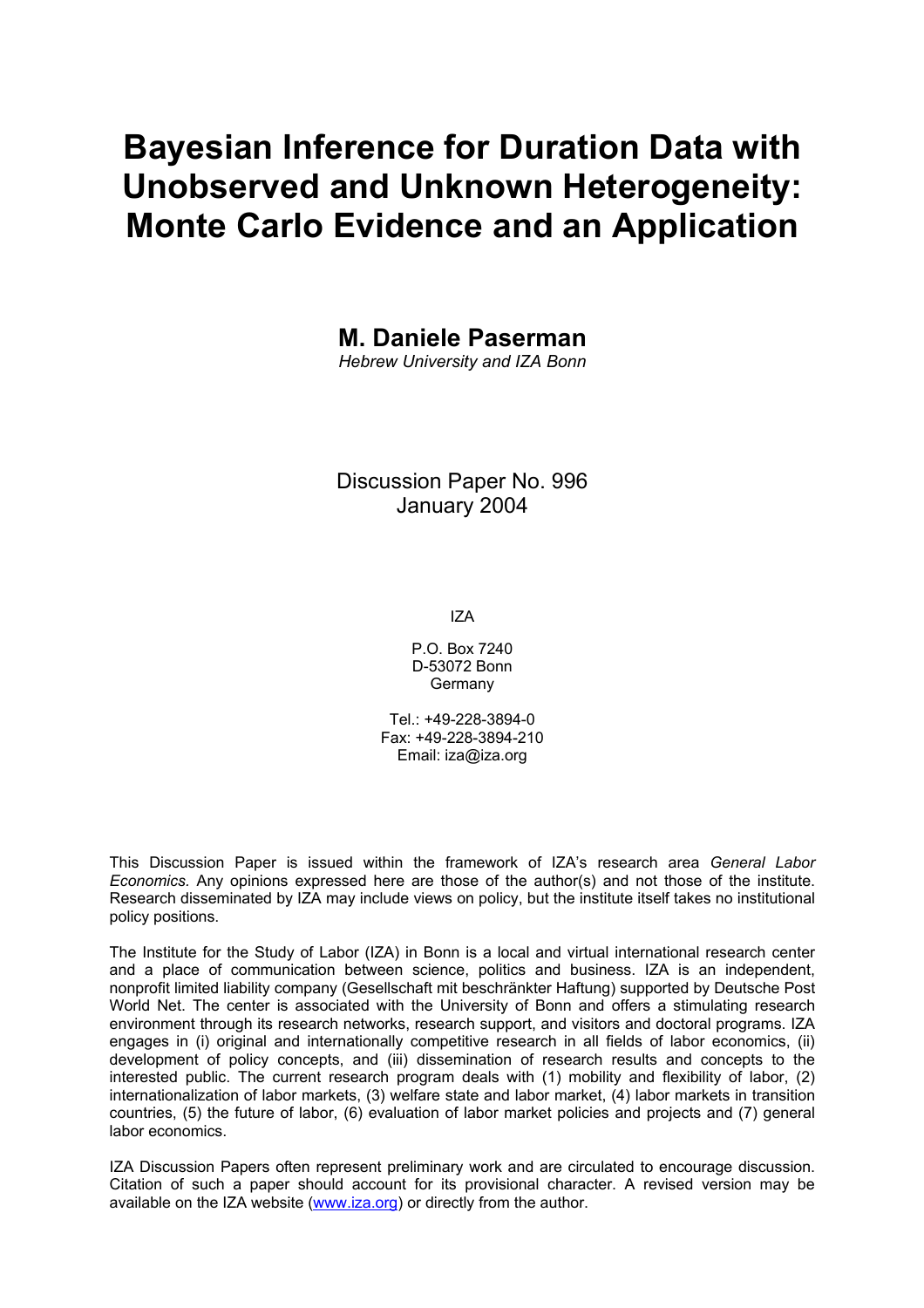IZA Discussion Paper No. 996 January 2004

## **ABSTRACT**

## **Bayesian Inference for Duration Data with Unobserved and Unknown Heterogeneity: Monte Carlo Evidence and an Application**[∗](#page-2-0)

This paper describes a semiparametric Bayesian method for analyzing duration data. The proposed estimator specifies a complete functional form for duration spells, but allows flexibility by introducing an individual heterogeneity term, which follows a Dirichlet mixture distribution. I show how to obtain predictive distributions for duration data that correctly account for the uncertainty present in the model. I also directly compare the performance of the proposed estimator with Heckman and Singer's (1984) Non Parametric Maximum Likelihood Estimator (NPMLE). The methodology is applied to the analysis of youth unemployment spells. Compared to the NPMLE, the proposed estimator reflects more accurately the uncertainty surrounding the heterogeneity distribution.

JEL Classification: C11, C41

Keywords: duration data, Dirichlet process, Bayesian inference, Markov chain Monte Carlo simulation

M. Daniele Paserman Department of Economics Hebrew University Jerusalem, 91905 Israel Email: [dpaserma@shum.huji.ac.il](mailto:dpaserma@shum.huji.ac.il) 

 $\overline{a}$ 

<span id="page-2-0"></span><sup>∗</sup> I wish to thank Gary Chamberlain and Keisuke Hirano for many lengthy discussions. Caroline Hoxby, Guido Imbens, Larry Katz, Jack Porter, Tiemen Woutersen, and participants in seminars at Harvard University, Hebrew University, and at the Second Haifa Winter Workshop on Computer Science and Statistics (CSStat 2003) also provided helpful suggestions. All errors are my own.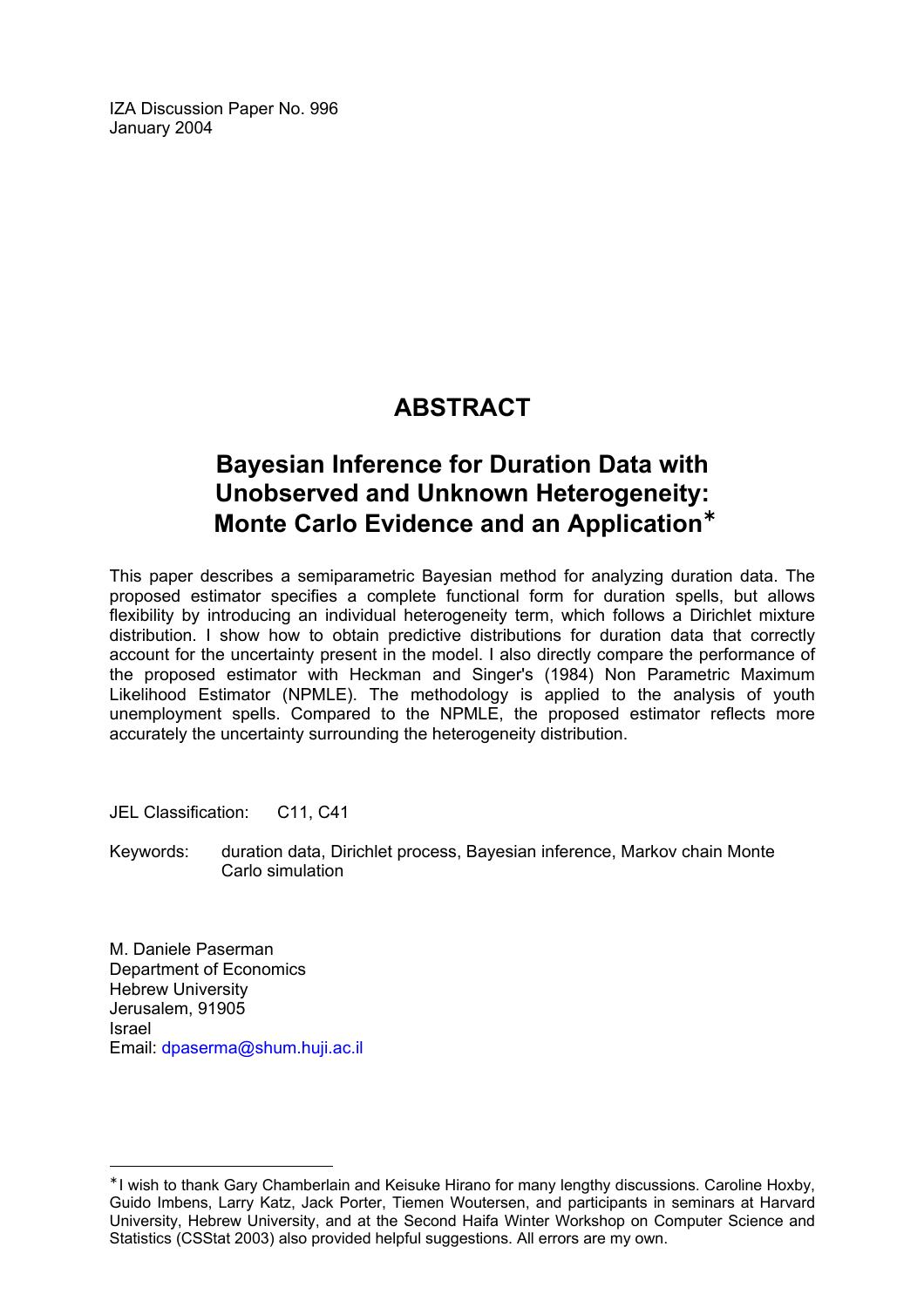#### 1. Introduction

This paper develops a semiparametric Bayesian methodology for analyzing duration data. The methodology specifies a hazard model belonging to a parametric family, and allows a flexible distribution for a residual heterogeneity term, by modeling it as a mixture of Dirichlet processes (Ferguson, 1973; Antoniak, 1974). Markov chain Monte Carlo methods are then used to simulate posterior quantities for parameters of interest, and to generate predictive distributions.

It is common to model duration data as a combination of a baseline hazard and a mixing distribution, and to interpret the baseline hazard as representing structural duration dependence, and the mixing distribution as unobserved heterogeneity. It is well known that parameter estimates in this model are sensitive to the assumptions made about the mixing distribution. In an important contribution, Heckman and Singer (1984) propose a Non Parametric Maximum Likelihood Estimator (NPMLE) that overcomes the excessive sensitivity of parameter estimates to assumptions about the distribution of residual heterogeneity. The NPMLE specifies a hazard function up to a finite number of unknown parameters, and then lets the heterogeneity term follow a discrete mixture structure. This estimator has been used frequently in the literature to model unobserved heterogeneity in a variety of settings: unemployment duration for Canadian men (Ham and Rea, 1987); the effects of training on the length of unemployment and employment spells in an experimental study (Ham and Lalonde, 1996); welfare spells (Blank, 1989); and transitions in and out of poverty (Stevens, 1999). The NPMLE performs well in estimating the structural parameters of the duration model, but proves to be an unreliable guide to the shape of the true mixing dis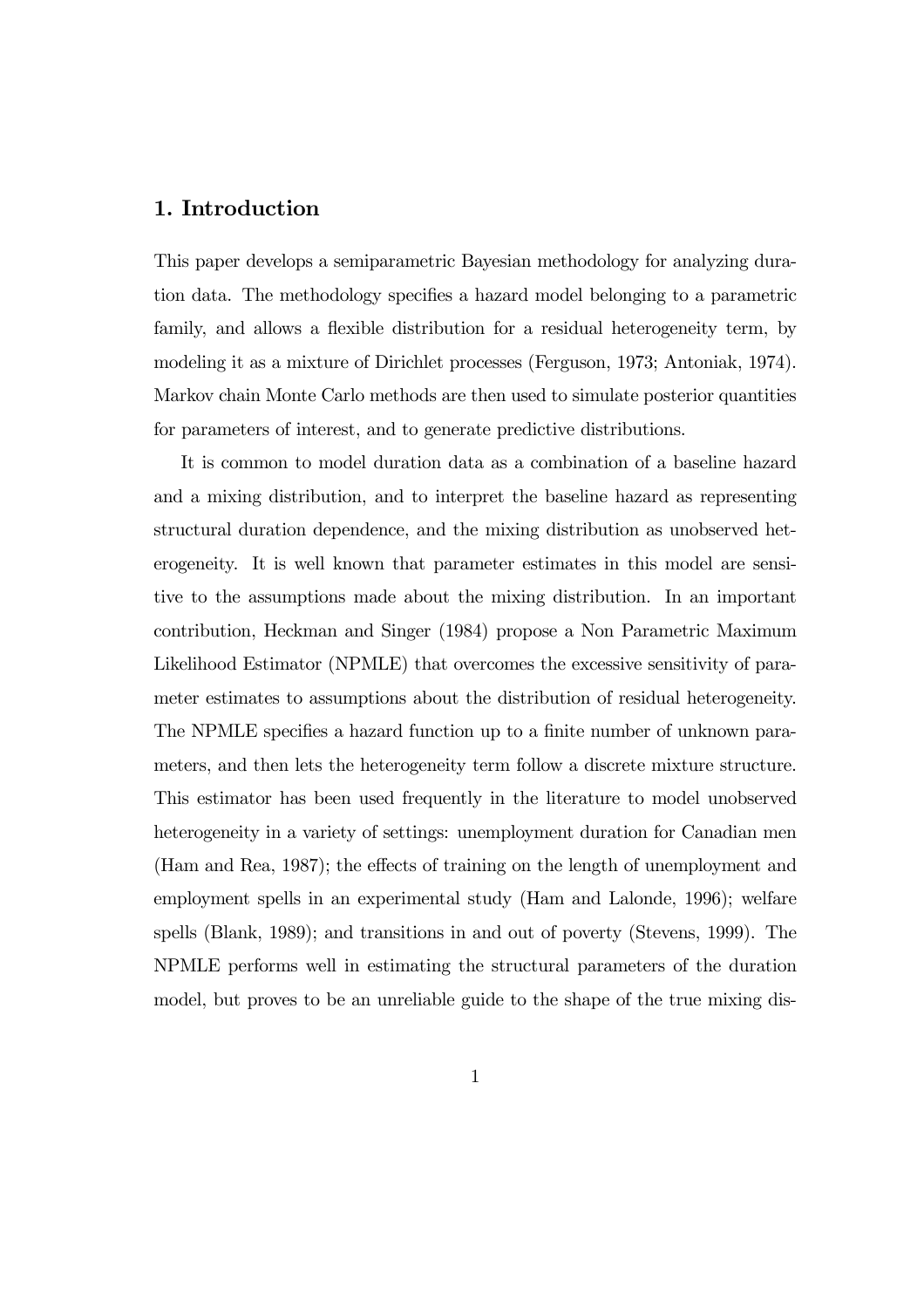tribution of unobservables. In the case where the number of mixture points is unknown, a distribution theory for the proposed estimator has not yet, to the best of my knowledge, been developed.<sup>1</sup>

The estimator proposed here addresses the shortcomings of the NPMLE. The Bayesian approach enables one to obtain, conditional on the prior distribution, exact finite sample posterior probability intervals for the parameters of interest, that correctly account for the uncertainty present in the model.<sup>2</sup> The Dirichlet process is a prior on the space of distribution functions, and allows flexibility in the heterogeneity distribution: this can be multimodal, skewed, or fat-tailed. The posterior distribution is a mixture of a continuous density and a discrete density. Importantly, the algorithm used to obtain posterior distributions of the parameters of interest generates also a posterior distribution for the number of mass points in the heterogeneity distribution. Therefore, the marginal distribution of the parameters reflects the uncertainty surrounding the number of mixture points. This enables one to directly compare the performance of my estimator to Heckman and Singer's NPMLE.

In most applications of the Dirichlet process, the data is modeled as a normal density, mixed with respect to the distribution of the parameters. If the common prior distribution follows a Dirichlet process, then the data will come from a Dirichlet mixture of normals (Ferguson, 1983; Escobar, 1994; Escobar and West, 1995). An interesting economic application is in Hirano (2002), who uses this

 $1$ Van der Vaart (1996) proves asymptotic normality for the NPMLE in certain special cases, but does not provide a general proof.

<sup>&</sup>lt;sup>2</sup>In a parametric model, the 95 percent posterior probability interval does have the frequentist property that, in repeated samples, and for large sample sizes, it contains the true parameter 95% of the time. In semiparametric applications such as the one studied here, it is no longer clear that the posterior probability interval has the desired frequentist property. Nevertheless, it can still be a useful summary measure of uncertainty.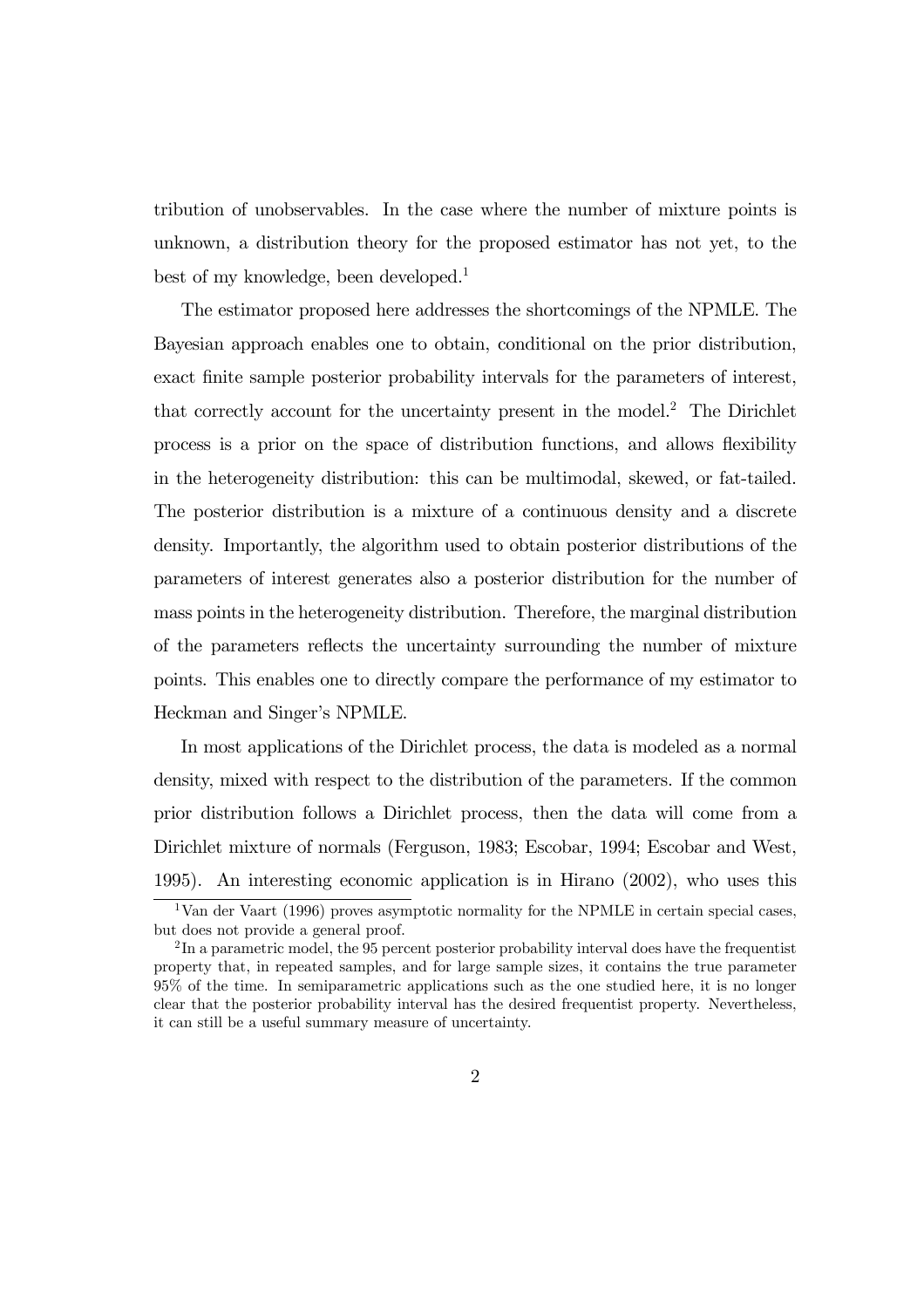methodology to study the structure of earning dynamics in a longitudinal data set.

Non parametric analysis of duration data presents some peculiarities, because of the nonlinearity of the problem and because the residual heterogeneity term usually enters the model multiplicatively. The normal model is not convenient in this case. I overcome these difficulties by specifying a Weibull hazard function, and letting the heterogeneity term follow a Dirichlet mixture of Gamma distributions. The posterior distribution for the mixture density in this case has not been previously derived.

Semiparametric Bayesian analysis for proportional hazard models has been described in Kalbfleisch and Prentice (1980). Hjort (1990) proposes a nonparametric Bayes estimator based on Beta processes. In economic applications, Ruggiero (1994) proposes a fully Bayesian estimator for the regression parameters in a proportional hazards model, by specifying a Dirichlet prior distribution for the baseline hazard, treated as a nuisance parameter. He then computes the posterior distribution of the parameter of interest, conditional on the data and integrated with respect to the nuisance parameter, and applies this methodology to an analysis of survival times of job vacancies. My approach differs in that I specify the complete distribution of duration times, up to a finite dimensional parameter vector, and allow a flexible mixture for the distribution of the individual heterogeneity term. This allows one to generate predictive distributions for duration spells, possibly at the cost of additional functional form assumptions. My approach is similar to that developed independently by Campolieti (2001): the difference lies in the fact that Campolieti models the hazard in discrete time using a multiperiod probit model and a normal prior for the Dirichlet process. The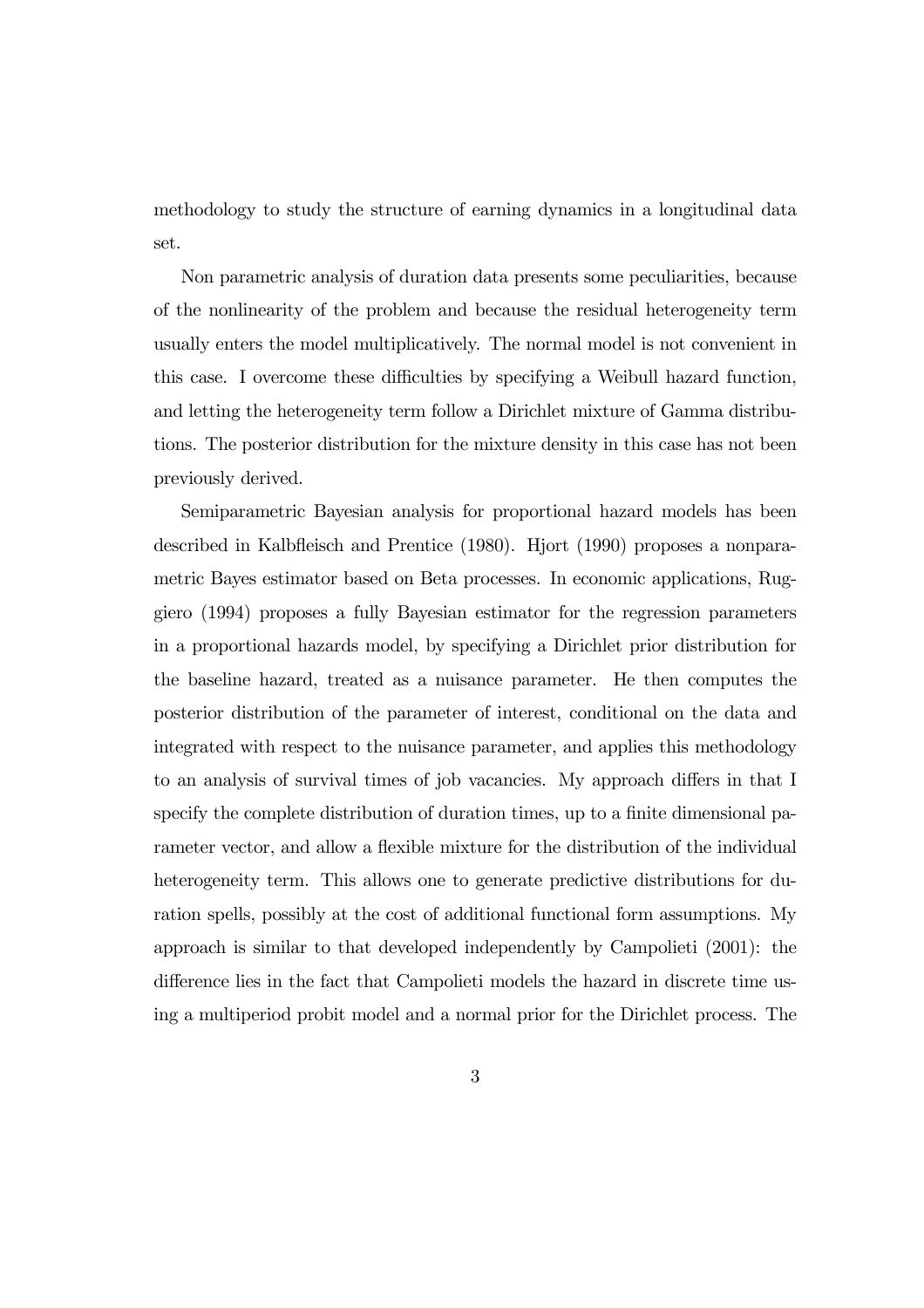Weibull-Gamma combination used in this paper adheres more closely to the types of models commonly analyzed in duration studies. In addition, I present results from a small Monte Carlo study showing that proposed estimator has the desired frequentist properties of unbiasedness (i.e., the posterior mean approximates the true parameter value) and correct coverage rates of the posterior interval.

The rest of the paper is structured as follows: in Section 2 I present first a brief description of the Dirichlet process and discuss of some of its properties; then I describe its application to the Bayesian estimation of duration data. In Section 3 I present some suggestive Monte Carlo evidence on the performance of the estimation technique on simulated data sets. Section 4 applies this methodology to an analysis of unemployment spells of young men. It also compares the performance of the proposed estimator to Heckman and Singer's NPMLE: parameter estimates and standard errors based on the Dirichlet model reflect substantially more accurately the uncertainty surrounding the distribution of unobserved heterogeneity. Section 5 concludes.

#### 2. Dirichlet Mixture Models for Duration Data

#### 2.1. The Dirichlet Process

The following definitions and properties of a Dirichlet process are due to Antoniak (1974).

**Definition 1.** Let  $\Theta$  be a set, and  $\mathcal A$  a σ-field of subsets of  $\Theta$ . Let  $\nu$  be a finite, non-null, non-negative, finitely additive measure on  $(\Theta, \mathcal{A})$ . We say a random probability measure P on  $(\Theta, \mathcal{A})$  is a Dirichlet process on  $(\Theta, \mathcal{A})$  with base measure  $\nu$ , denoted  $P \in \mathcal{D}(\nu)$ , if for every  $k = 1, 2, ...$  and measurable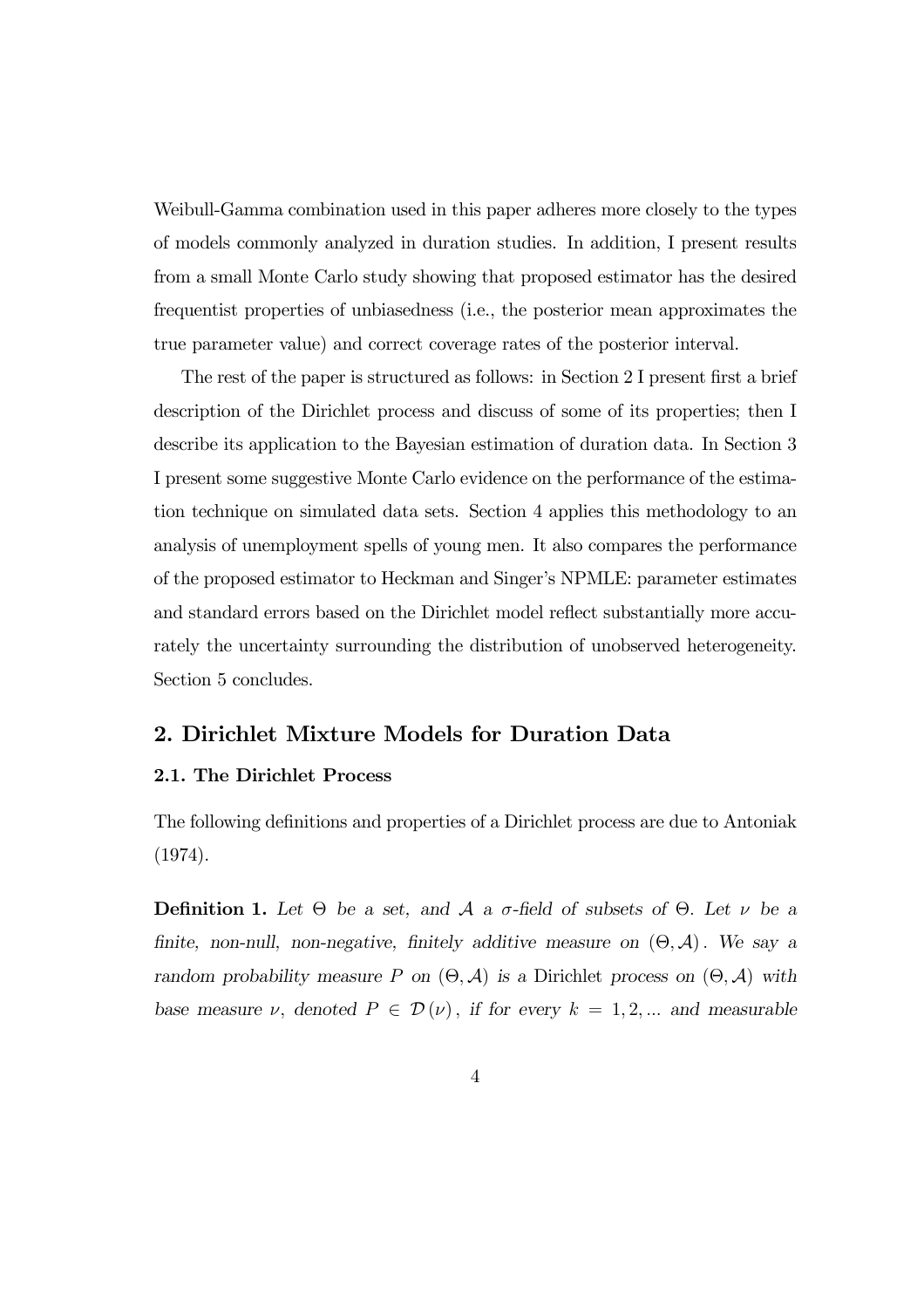partition  $B_1, B_2, ..., B_k$  of  $\Theta$ , the joint distribution of the random probabilities  $(P(B_1),...,P(B_k))$  is Dirichlet with parameters  $(\nu(B_1),...,\nu(B_k))$ . (Based on Antoniak, 1974, Definition 1).

Following are some useful properties of the Dirichlet process:

- 1. If  $P \in \mathcal{D}(\gamma)$  and  $A \in \mathcal{A}$ , then  $E(P(A)) = \gamma(A)/\gamma(\Theta)$ .
- 2. If  $P \in \mathcal{D}(\gamma)$  and conditional given  $P$ ,  $\theta_1$ ,  $\theta_2$ , ...,  $\theta_N$  are i.i.d.  $P$ , then  $P|\theta_1, \theta_2, ..., \theta_N \in \mathcal{D}(\gamma + \sum_{i=1}^N \delta_{\theta_i})$  where  $\delta_x$  denotes the probability measure giving mass one to the point  $x$ .
- 3. If  $P \in \mathcal{D}(\gamma)$ , then P is almost surely discrete.

The almost sure discreteness of the Dirichlet process is a key feature for model analysis. Suppose that  $P \sim \mathcal{D}(\gamma P_0)$  is a Dirichlet process defined by  $\gamma$ , a positive scalar, and  $P_0$ , a probability measure. The probability measure  $P_0$  can be thought of as the prior expectation of P. The scalar  $\gamma$  is a precision parameter which determines the prior concentration of P around  $P_0$ . In other words,  $\gamma$  represents the weight of the belief that P is centered around the distribution  $P_0$ .

Briefly, in any sample  $\theta$  of size N from P, there is positive probability of coincident values. For any  $i = 1, 2, ..., N$ , let  $\theta^{(i)}$  denote the vector  $\theta$  without element *i*:  $\theta^{(i)} = \{\theta_1, ..., \theta_{i-1}, \theta_{i+1}, ..., \theta_N\}$ . Then the conditional prior for  $(\theta_i | \theta^{(i)})$ is

$$
(\theta_i|\theta^{(i)}) \sim \frac{\gamma}{\gamma + N - 1}P_0 + \frac{1}{\gamma + N - 1}\sum_{j=1,\,j\neq i}^N \delta_{\theta_j}.\tag{1}
$$

Similarly, the distribution of a new draw  $(\theta_{N+1}|\theta)$  is given by:

$$
(\theta_{N+1}|\theta) \sim \frac{\gamma}{\gamma+N} P_0 + \frac{1}{\gamma+N} \sum_{j=1}^N \delta_{\theta_j}.
$$
 (2)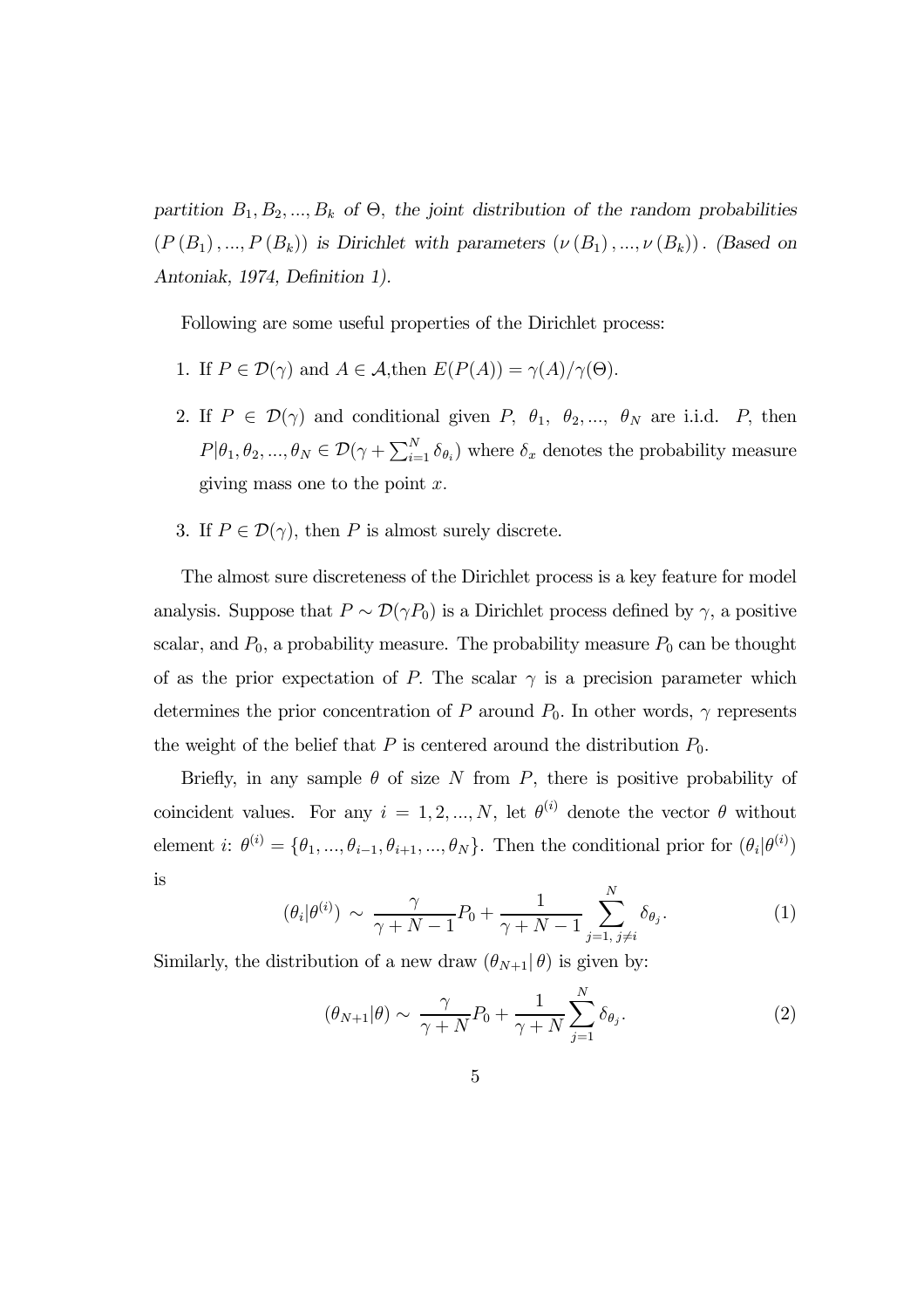Thus, given  $\theta$ , a sample of size N from P, the next case  $\theta_{N+1}$  represents a new, distinct value with probability  $\frac{\gamma}{\gamma+N}$  and is otherwise drawn uniformly from among the first N values. These first N values themselves behave as described by (1) and so with positive probability reduce to  $k < N$  distinct values. If we write the k distinct values among the N elements of  $\theta$  as  $\theta_j^*$ ,  $j = 1, ..., k$ , and let  $N_j$  be the number of occurrences of  $\theta_j^*$ , then we can rewrite equation (2) as

$$
(\theta_{N+1}|\theta) \sim \frac{\gamma}{\gamma+N} P_0 + \frac{1}{\gamma+N} \sum_{j=1}^k N_j \delta_{\theta_j^*}.
$$
 (3)

Antoniak (1974) summarizes the prior distribution for k induced by this process, and shows that it depends critically on  $\gamma$ . A value of  $\gamma = 1$  indicates that we are giving the prior  $P_0$  the same weight as every other observation. For instance, for N relatively large,  $E(k|\gamma, N) \approx \gamma \ln(1 + \frac{N}{\gamma})$ ; for N between 50 and 250, the prior for k heavily favors single digit values.

Now assume the data  $t = (t_1, ..., t_N)$  are conditionally independent and follow a distribution with density  $f(t_i|\theta_i)$ . It then follows, from simple application of Bayes' Theorem that the posterior distribution of  $\theta_i$  given  $\theta^{(i)}$  and t is

$$
(\theta_i|\theta^{(i)},t_i) \sim q_0 P_{1i} + \sum_{j=1,\ j\neq i}^N q_j \delta_{\theta_j},\tag{4}
$$

where

$$
q_0 \quad \propto \quad \gamma \cdot \int f(t_i \, | \theta) dP_0; \tag{5}
$$

$$
q_j \quad \propto \quad f(t_i \, | \theta_j), \tag{6}
$$

and  $P_{1i}$  is the marginal posterior distribution of  $\theta_i$  given the data t and the prior  $P_0$ . This posterior distribution has an analogous meaning as above: with probability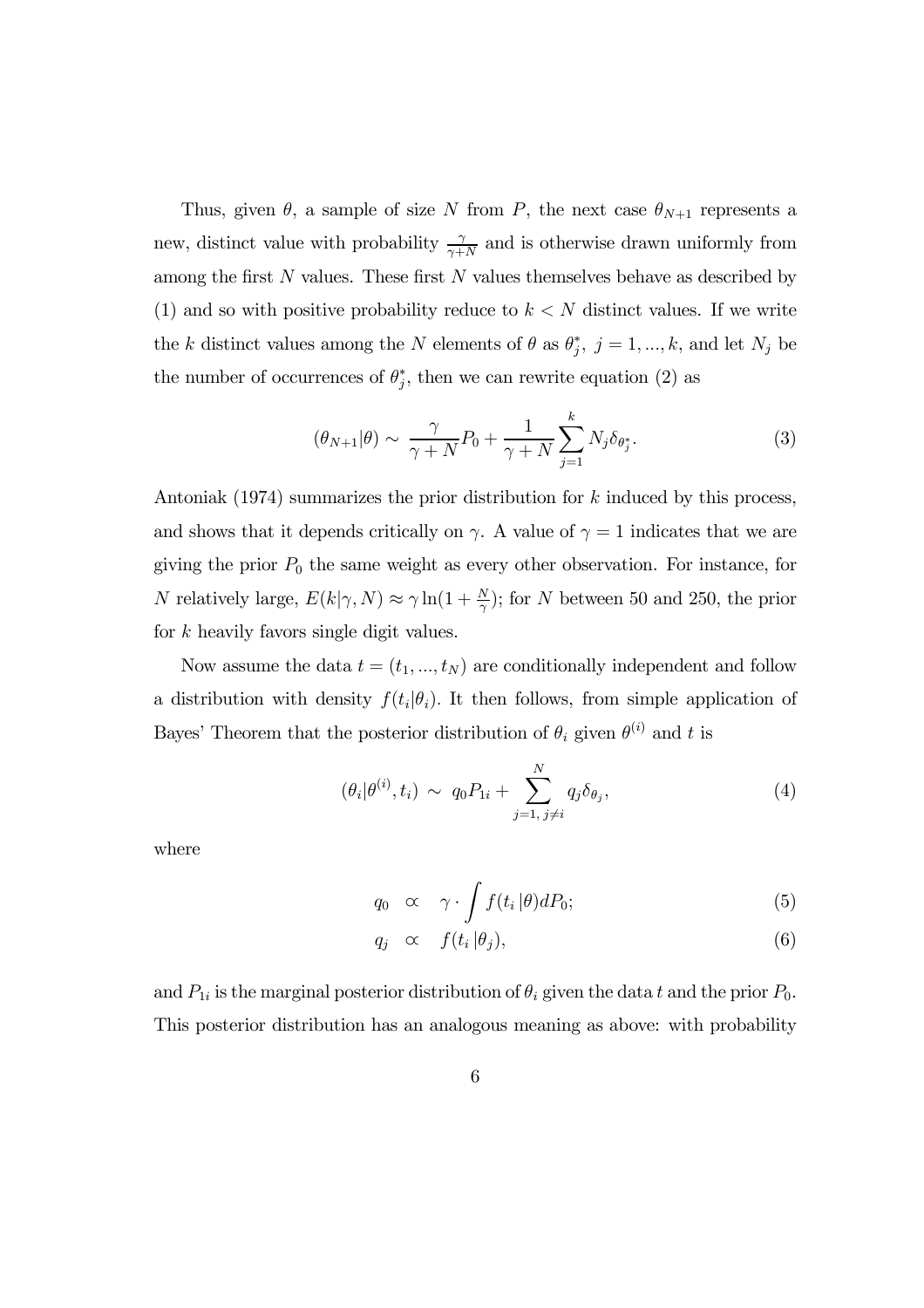proportional to  $q_0$  we draw a new value of  $\theta$  from the posterior distribution  $P_{1i}$ , and with probability proportional to  $q_j$  we draw from one of the already existing values,  $\theta_j$ . The proportionality factor is easily obtained by noting that  $q_0 + q_1 +$ ... +  $q_N$  always sum up to one. The conditional distribution of  $(\theta_i | \theta^{(i)}, t)$  is easily sampled from, given a convenient choice of the prior distribution  $P_0$ . Given some starting value for  $\theta$ , (possibly drawn from the  $P_1$  distribution), one can sample new elements of  $\theta$  sequentially, by drawing from the distribution of  $(\theta_1 | \theta^{(1)}, t)$ ,  $(\theta_2 | \theta^{(2)}, t)$ , and so on up to  $(\theta_N | \theta^{(N)}, t)$ , with the relevant elements of the most recently sampled  $\theta^{(i)}$  values inserted in the conditioning vectors at each step, and repeat this procedure until convergence (Escobar and West, 1995).

#### 2.2. Dirichlet Mixture Models for Duration Data

I now apply the methodology described above to a model of duration data. I first describe a simple model with exponential distribution of duration spells and no covariates, where the constant hazard rate is allowed to differ between individuals. I then extend the model to include covariates; finally, duration dependence can be introduced by letting spell duration follow a Weibull distribution.

An Exponential Model. For a sample of size N, let  $t_1, ..., t_N$  be a sample of independent duration times, distributed exponentially:

$$
f(t_i | \theta_i) = \theta_i \exp(-\theta_i t_i),
$$

with

$$
\theta_i \sim P
$$
, and  $P \sim \mathcal{D}(\gamma P_0)$ . (7)

For the moment let  $\gamma$  be a fixed scalar. The prior distribution  $P_0$  is a Gamma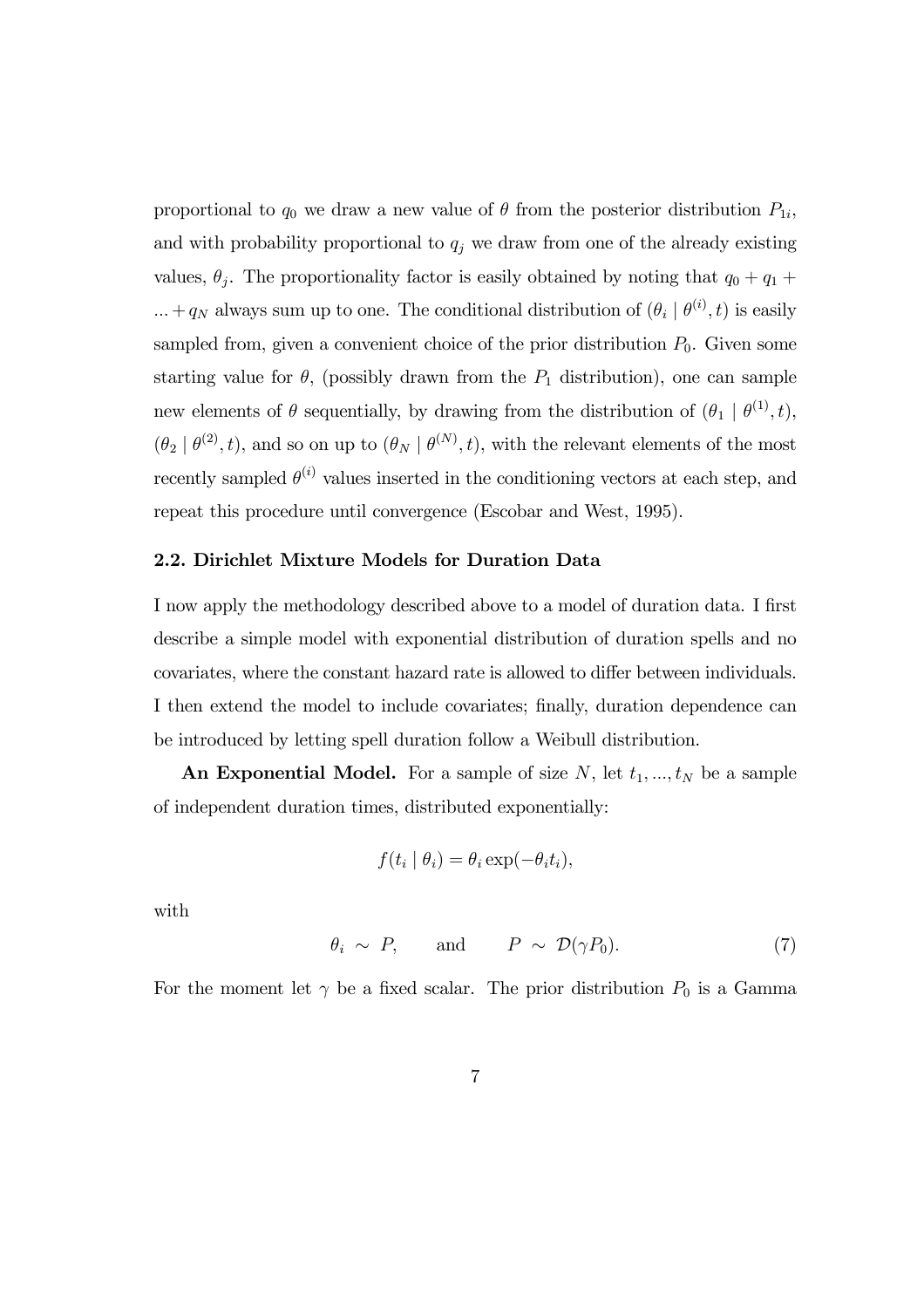distribution with mean  $a/b$  and variance  $a/b^2$ , denoted  $\mathcal{G}(a, b)$ . Its density is

$$
p(\theta) = \frac{b^a \theta^{a-1} \exp(-b\theta)}{\Gamma(a)}.
$$
\n(8)

It then follows from the analysis in equations (4)-(6) that the posterior distribution of  $\theta_i$  given  $\theta^{(i)}$  and t is given by:

$$
\theta_i \mid \theta^{(i)}, t \sim q_0 P_{1i} + \sum_{j \neq i, j=1}^N q_j \delta_{\theta_j}, \tag{9}
$$

with

$$
q_0 \propto \gamma \cdot \int f(t_i|\theta) dP_0(\theta) = \gamma \cdot \int \theta e^{-\theta t_i} \frac{b^a \theta^{a-1} e^{-b\theta}}{\Gamma(a)} d\theta
$$

$$
= \gamma \cdot \frac{a \cdot b^a}{(b+t_i)^{a+1}};
$$
(10)

$$
q_j \quad \propto \quad f(t_i|\theta_j) \tag{11}
$$

and

$$
P_{1i} \sim \mathcal{G}(a+1, b+t_i). \tag{12}
$$

Given these distributions, one can then implement a Gibbs sampling algorithm as described at the end of Section 2.1 above to draw from the posterior distribution of  $\theta$ . It is worth noting that  $q_0$  represents the marginal density of  $t_i$  unconditional on  $\theta$ , and that this density is equivalent to the density of  $b \cdot V$ , where V is distributed as the ratio of two independent Gamma random variables:

$$
V \sim \frac{\mathcal{G}(1, \frac{1}{2})}{\mathcal{G}(a, \frac{1}{2})}.\tag{13}
$$

It is possible to also place prior distribution on the parameters that characterize  $P_0$ , and the Gibbs sampling algorithm can be augmented by steps that draw from the posterior distribution of these parameters. In this paper, however, the hyperprior parameters a and b are held fixed.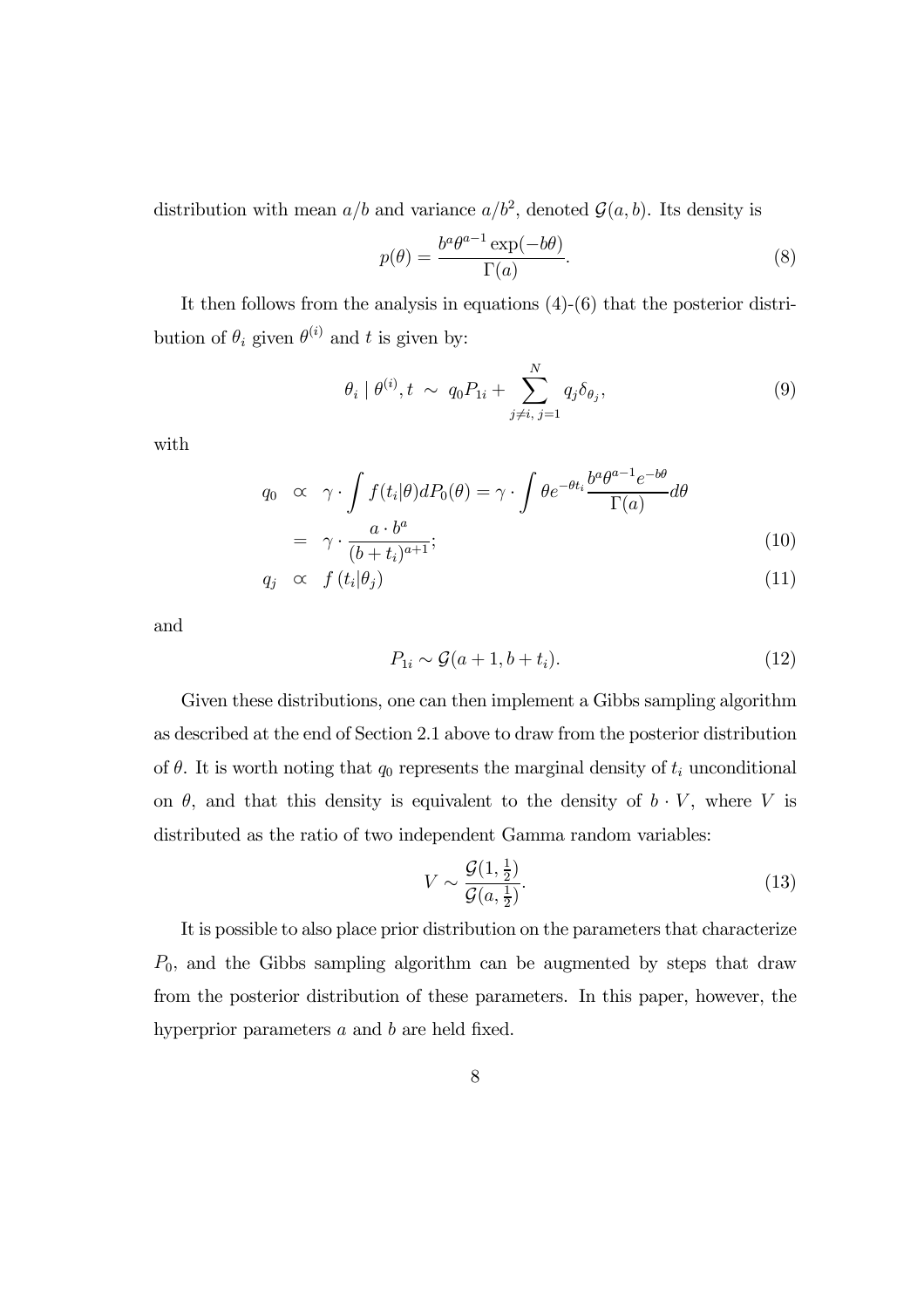Predictive Distributions. It is also easy to draw from the posterior predictive distribution of a new observation  $t_{N+1}$  given the existing draw of the parameters  $\theta_1, ..., \theta_N$ . This is important if we wish to generate simulated data sets that can be used to assess goodness of fit of the model. There are two ways of generating simulated data for this model. The first method involves drawing a new sample of size N,  $\tilde{t}_1, ..., \tilde{t}_N$ , given the drawn values  $\theta_1, ..., \theta_N$  from an exponential distribution with parameter  $\theta_i$ , for  $i = 1, ..., N$ . This is equivalent to generating a predictive distribution for exactly the same N individuals in the sample. These draws tell us about the appropriateness of the underlying exponential model conditional on the unobserved heterogeneity.

The alternative is to take advantage of the fact that the distribution of a new value  $\theta_{N+1}$  conditional on  $\theta_1, ..., \theta_N$  follows the distribution described in equation (2); one can easily draw a new value  $\theta_{N+1}$  given  $\theta_1, ..., \theta_N$ , and then draw a duration spell  $\tilde{t}_{N+1}$  from an exponential distribution with density  $\theta_{N+1}e^{-\theta_{N+1}t}$ . Then, given  $\theta_1, ..., \theta_N, \theta_{N+1}$ , one can draw a new value  $\theta_{N+2}$  and a new duration spell  $\tilde{t}_{N+2}$ , and continue similarly until a new sample of size N has been generated. This is equivalent to generating a predictive distribution of duration spells for a new sample of size  $N$  with identical demographic characteristics as the original sample.<sup>3</sup>

Duration Dependence and Covariates. The model described above can be easily extended to allow for duration dependence and the presence of covariates.

<sup>&</sup>lt;sup>3</sup>Note that we cannot draw independently N times from the distribution of  $\theta_{N+1}|P,\theta_1,...,\theta_N$ , since  $\theta_{N+2}|P,\theta_1,...,\theta_N \nsim \theta_{N+2}|P,\theta_1,...,\theta_N,\theta_{N+1}$ . Thus the sequential nature of this sampling scheme. An alternative would be to obtain approximate exact draws from the Dirichlet process using the Sethuraman and Tiwari construction (Sethuraman and Tiwari, 1982).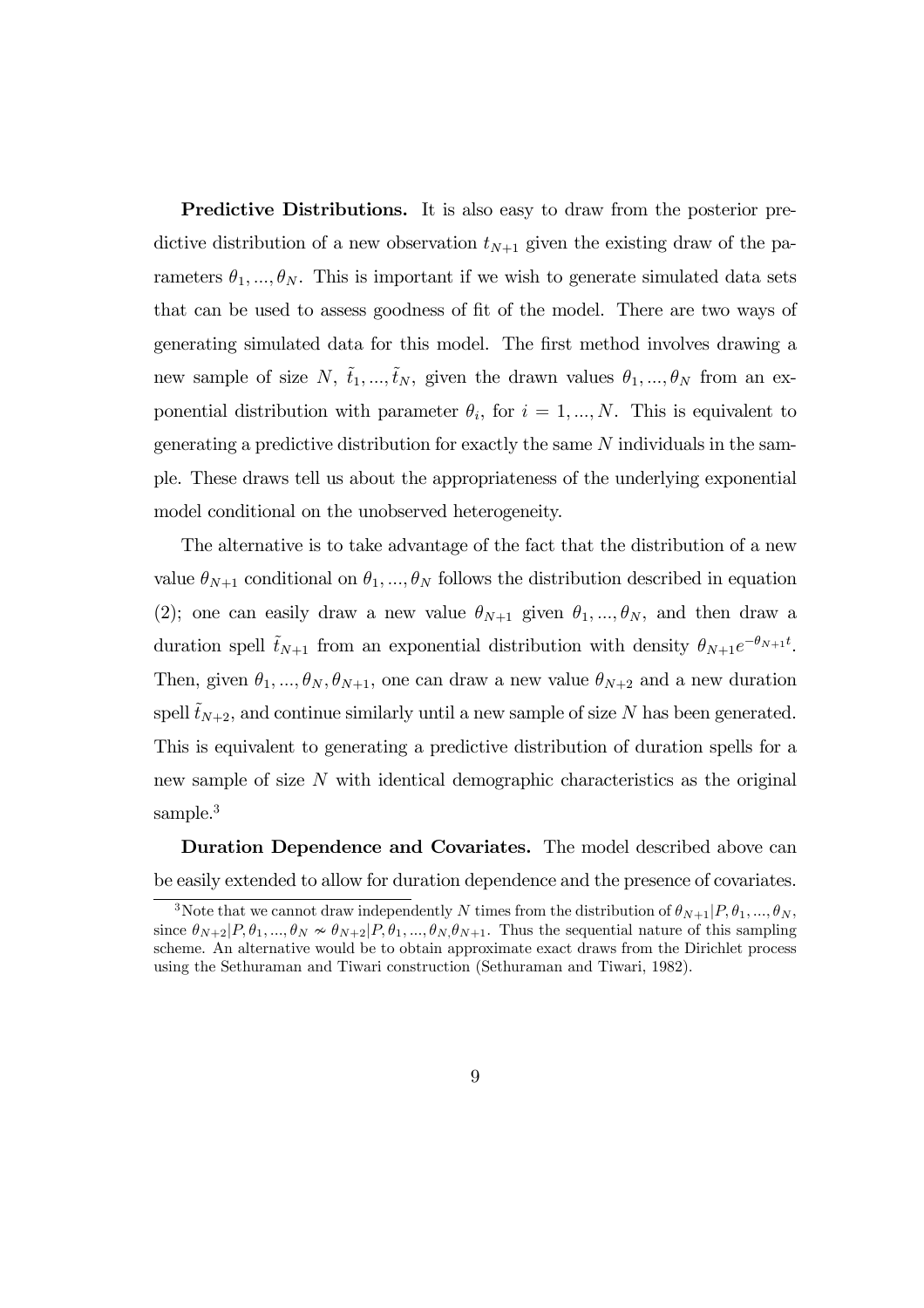Suppose that the distribution of completed duration spells is given by:

$$
f(t_i | \theta_i) = \theta_i e^{X_i \beta} \alpha t_i^{\alpha - 1} \exp(-\theta_i e^{X_i \beta} t_i^{\alpha}), \qquad (14)
$$

and  $\theta$  follows a Dirichlet process as described in equations (7)-(8). Assume for the moment that the duration dependence and regression parameters are known. The posterior distribution of  $\theta_i$  conditional on  $\theta^{(i)}$ , t, X,  $\alpha$ , and  $\beta$  has then a form similar to equation (9) with

$$
q_0 \propto \gamma \frac{\Gamma(a+1)}{\Gamma(a)} \frac{e^{X_i \beta}}{b} \alpha t_i^{\alpha-1} \left(1 + \frac{e^{X_i \beta}}{b} t_i^{\alpha}\right)^{-(a+1)}; \tag{15}
$$

$$
q_j \propto \theta_j e^{X_i \beta} \alpha t_i^{\alpha - 1} \exp\left(-\exp\left(X_i \beta\right) t_i^{\alpha}\right) \tag{16}
$$

and

$$
P_{1i} = \mathcal{G}(a+1, b+e^{X_i\beta}t_i^{\alpha}).
$$
\n(17)

The form of equation (15) can also be used to deduce the marginal distribution of duration, unconditional on  $\theta_i$ . Let V be distributed as the ratio of two gamma random variables as in equation (13). It can then be shown that the distribution of  $t_i$  is equivalent to the distribution of  $\left(\frac{b}{e^{X_i\beta}}V\right)^{\frac{1}{\alpha}}$ .

**Prior distribution for**  $\gamma$  and k. As noted above, k, the number of distinct elements of  $\theta$  induced by the posterior distribution, depends critically on  $\gamma$ . Therefore, one can specify different values for  $\gamma$ , and analyze the sensitivity of the results to different assumptions. Alternatively, as in Escobar and West (1995), and Hirano (2002), one can specify a prior Gamma distribution for the measure of the Dirichlet process  $\gamma$ , and add a step to the Gibbs sampling algorithm to draw from the posterior distribution of  $\gamma$  given k. I follow this latter procedure.

Summarizing the Gibbs Sampler. We can now summarize all the steps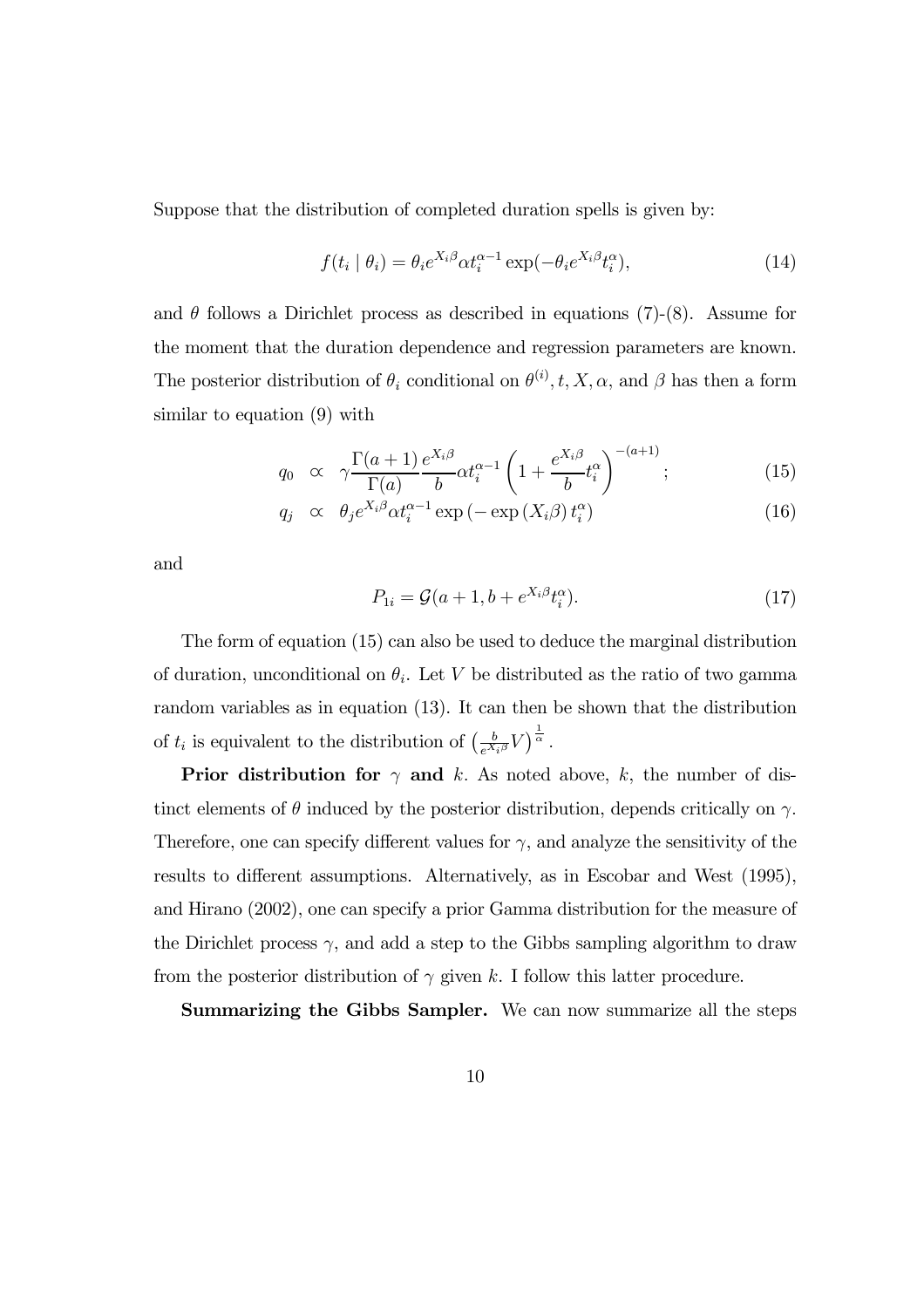in the Gibbs sampling algorithm:4

1. Pick some initial values  $\alpha^{(1)}, \beta^{(1)}, \alpha^{(1)}$  and  $b^{(1)}$ . (Details on the choice of initial values is given in the appendix). Then draw  $\theta_{1,1},...,\theta_{N,1}$  from the posterior distribution  $P_1$ .

Then, for  $m = 1, 2, ...$ :

- 2. Given  $k^{(m)}$ , the number of distinct elements of  $\theta_m$ , draw  $\gamma^{(m+1)}$  following the procedure described in Escobar and West (1995).
- 3. Draw new values  $\theta_{i,m+1} | \theta_m^{(i)}$ , for  $i = 1, ..., N$  following the steps described in Section 2.1.
- 4. Given  $\theta$ , draw from  $a, b, \alpha$  and  $\beta$  from their posterior distributions, using the Metropolis-Hastings algorithm when necessary.
- 5. Once a whole Gibbs iteration has been completed, generate simulated data that will be used for sensitivity analysis following the description in Section 2.2, adapted to the Weibull model with covariates.
- 6. Repeat steps (2)-(5) until convergence.

To monitor convergence, I follow the methods described in Gelman and Rubin (1992). I run several parallel Gibbs sampling simulations. If the process has reached convergence after a burn-in period, we expect the variation within runs to be roughly the same as the variation between runs. For each scalar estimand  $\psi$ , we

<sup>&</sup>lt;sup>4</sup>Details on the choice of initial values, on the prior distributions for a, b,  $\alpha$ , and  $\beta$ , and on the Metropolis-Hastings algorithm are in the Appendix.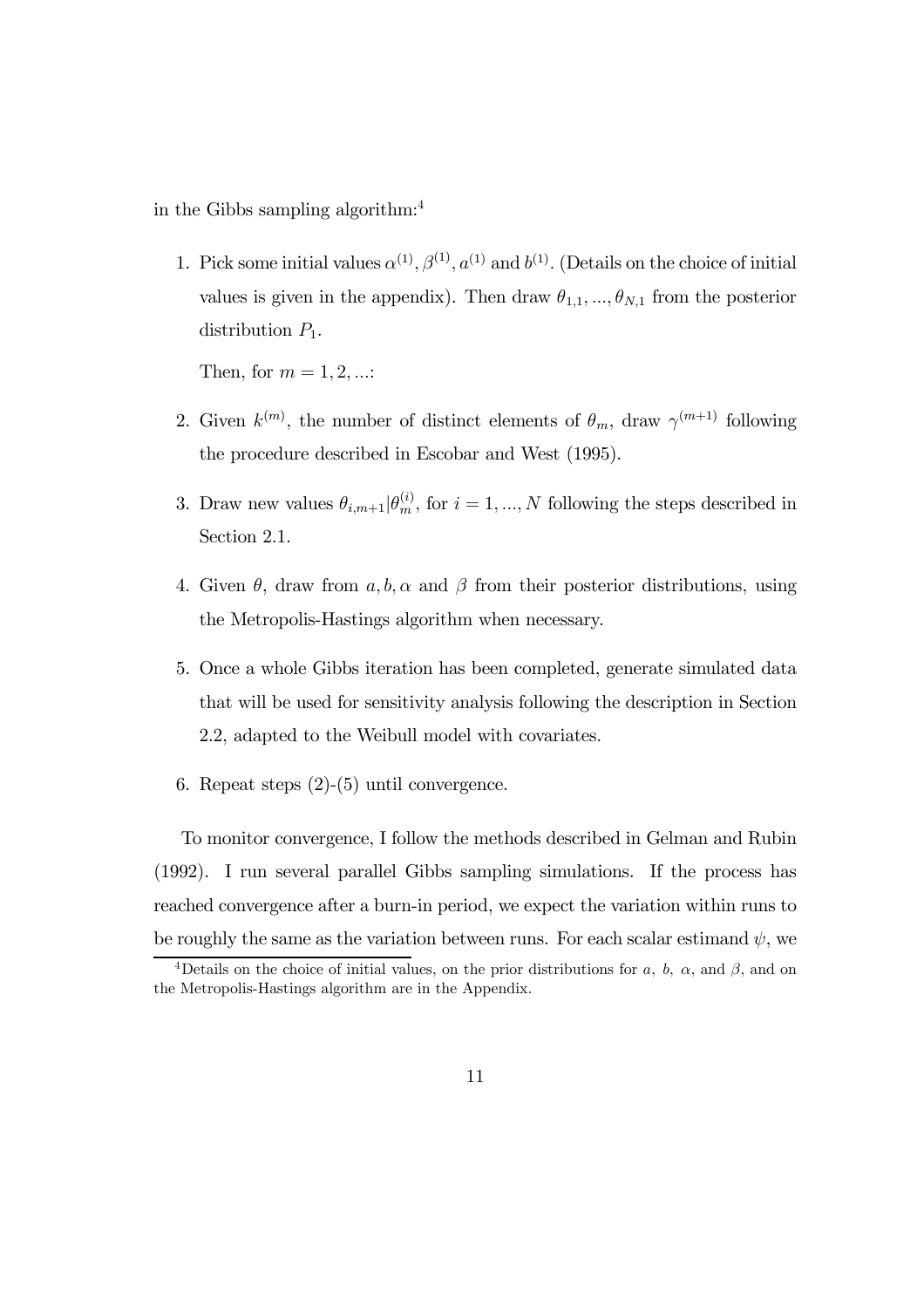denote draws from R parallel Gibbs runs of length M as  $\psi_{mr}$   $(m = 1, 2, ..., M; r =$  $1, 2, \ldots R$ ). The between and within-sequence variances are

$$
B = \frac{M}{R-1} \sum_{r=1}^{R} (\bar{\psi}_{.R} - \bar{\psi}_{..})^2;
$$
  
\n
$$
W = \frac{1}{R} \sum_{r=1}^{R} s_r^2 \text{ where } s_r^2 = \frac{1}{M-1} \sum_{m=1}^{M} (\psi_{mr} - \bar{\psi}_{.r})^2,
$$

in obvious notation. We then calculate the Gelman-Rubin scale reduction statistic

$$
GR = \sqrt{\frac{\frac{M-1}{M}W + \frac{1}{M}B}{W}}.
$$

We then continue the simulation runs until the scale reduction statistics for all scalar estimands of interest are "near"  $1<sup>5</sup>$ 

#### 3. Monte Carlo Evidence

In this Section I present some limited Monte Carlo evidence on the performance, in the frequentist sense, of the proposed estimator. I generate repeated samples of duration spells, and ask whether a) the mean over repeated samples of the posterior mean of the parameters of interest approximates the true parameter; and b) the 95 percent posterior interval for the parameters of interest does indeed contain the true parameter 95 percent of the time. The data generating process is

$$
f(t_i|\alpha, \beta, x_i, \theta_i) = \theta_i e^{x_i \beta} \alpha t_i^{\alpha - 1} \exp\left(-\theta_i e^{x_i \beta}\right) i = 1, ..., N;
$$
  
\n
$$
\alpha = 1; \ \beta = 1; \ N = 500;
$$
  
\n
$$
x_i \sim N(0, 1).
$$

<sup>5</sup>Gelman et al. (1996, page 332) suggest that values of  $\sqrt{\hat{R}}$  below 1.2 are acceptable.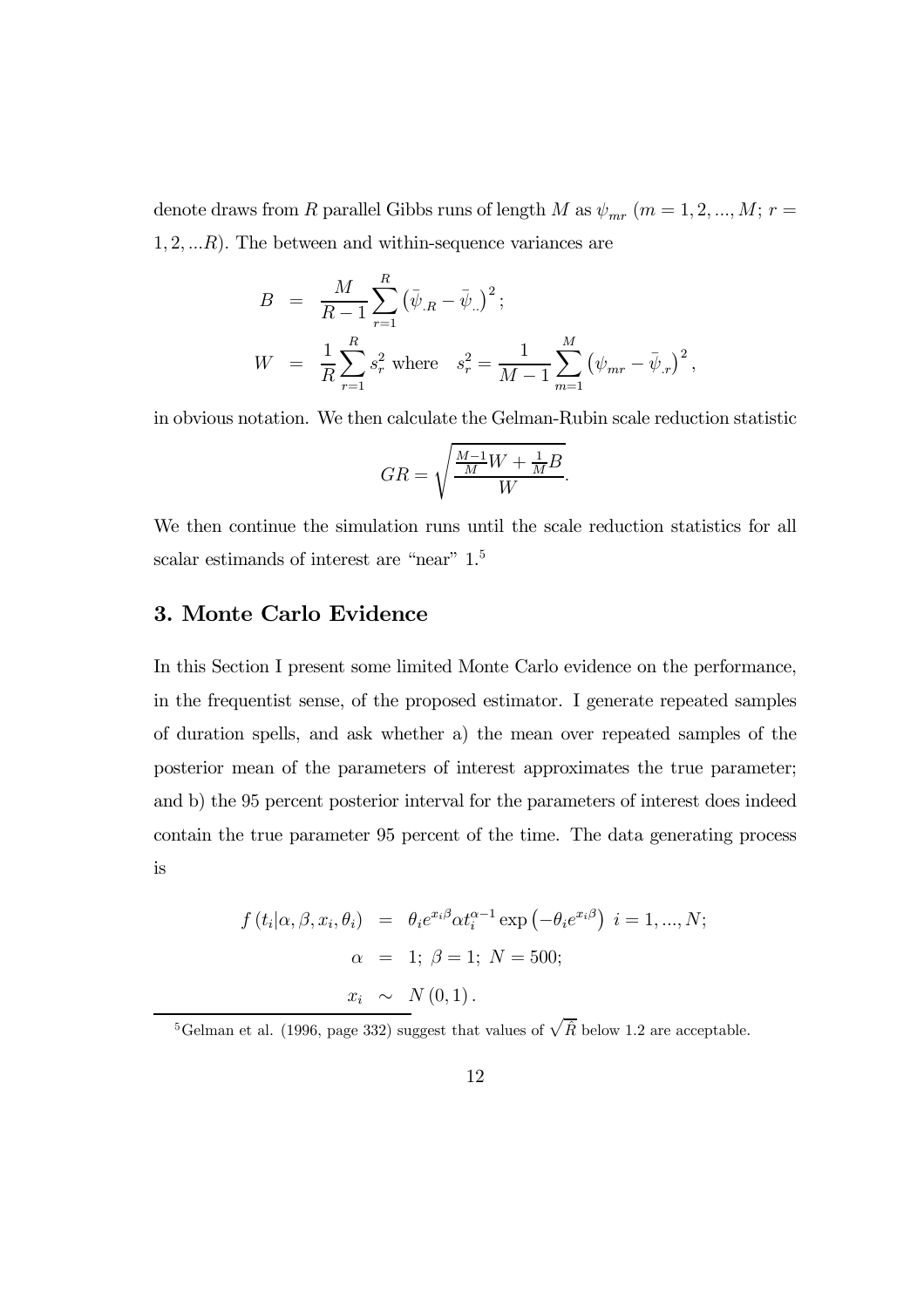I study the performance of the Dirichlet model under three alternative assumptions for the heterogeneity distribution.

1.  $p(\theta_i) \sim \mathcal{G}(1/2, 1)$ .

2.  $p(\theta_i) \sim \text{Multinomial:}$ 

$$
\theta = (0.25, 0.75, 1, 1.25, 1.75);
$$
  
\n
$$
P = (0.3, 0.2, 0.1, 0.15, 0.25).
$$

3.  $p(\theta_i) \sim$  Mixture of normals truncated at zero:

$$
0.5N(0.5, 0.252) + 0.5N(3, 0.252).
$$

The choice of distributions is dictated by our interest in the question of whether the Dirichlet model does a good job at recovering the underlying heterogeneity distribution. Since the prior and the posterior expectations of the Dirichlet process are themselves Gamma distributions, we would expect that the Gibbs sampler should do a particularly good job in generating posterior distributions centered around the true parameters when the true heterogeneity is Gamma. Moreover, we expect in this case that a relatively large weight should be given to the posterior expectation  $P_1$ : the posterior distribution for  $\gamma$  should be centered around large values, and the number of distinct elements in  $\theta$  should also be large – the nonparametric model should approximate the baseline parametric model.

The multinomial and bimodal distributions, on the other hand, depart substantially from the baseline Gamma distribution. The behavior of the estimator is studied under these two alternatives to assess the flexibility of our semiparametric estimator. In these alternative specifications, we expect small values for the posterior distribution of  $\gamma$  and a small number of distinct elements in  $\theta$ .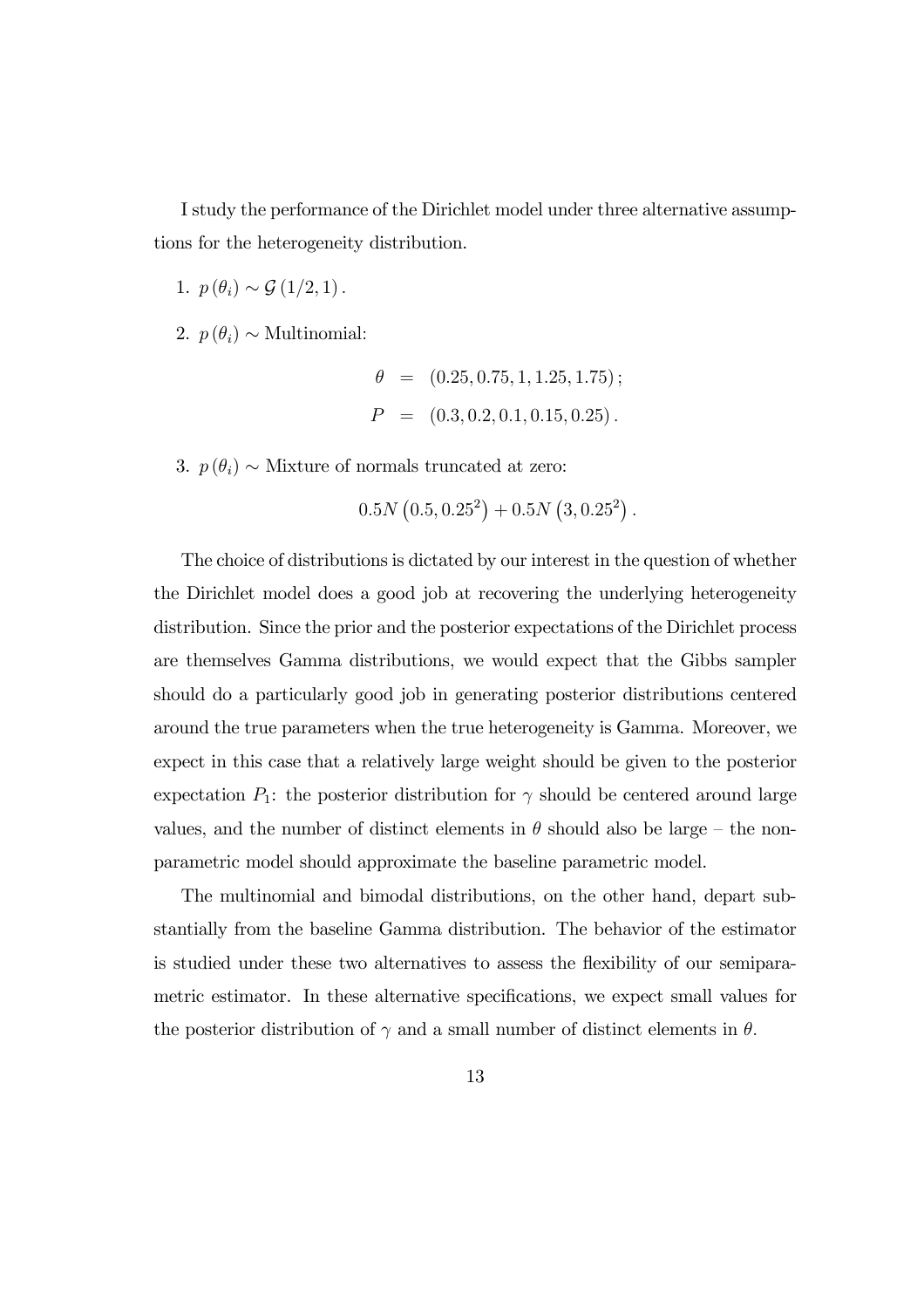For each simulated data set, I ran 8 parallel Gibbs sequences, and constructed posterior distributions by discarding the first 25% of draws in each sequence. Initial values for the parameters were drawn randomly from an overdispersed distribution centered at the maximum likelihood estimates of a parametric model with Gamma heterogeneity. The hyperprior parameters  $a$  and  $b$  were both set to 0.01 in all three models, indicating a very non-informative prior expectation for the Dirichlet process.

The Monte Carlo analysis is based on only 50 replications. This is far from being a comprehensive Monte Carlo exercise, but it should give us at least suggestive evidence on the properties of posterior distributions based on the Dirichlet process prior.

The basic results of the Monte Carlo simulations are presented in Table 1. Altogether the results are encouraging. The average of the posterior means for  $\alpha$  and  $\beta$  are in the neighborhood of the true parameter values, and the coverage rates of the 95% posterior interval appear appropriate given the small number of replications. The behavior of the parameters governing the heterogeneity distribution also conforms to expectation. With Gamma unobserved heterogeneity, the posterior means of  $\gamma$  and k are rather high, indicating that the data supports giving relatively high weight to the baseline parametric distribution. In the two alternative models, the posterior means of  $\gamma$  and k are relatively low: the data supports a substantial departure from the baseline parametric model.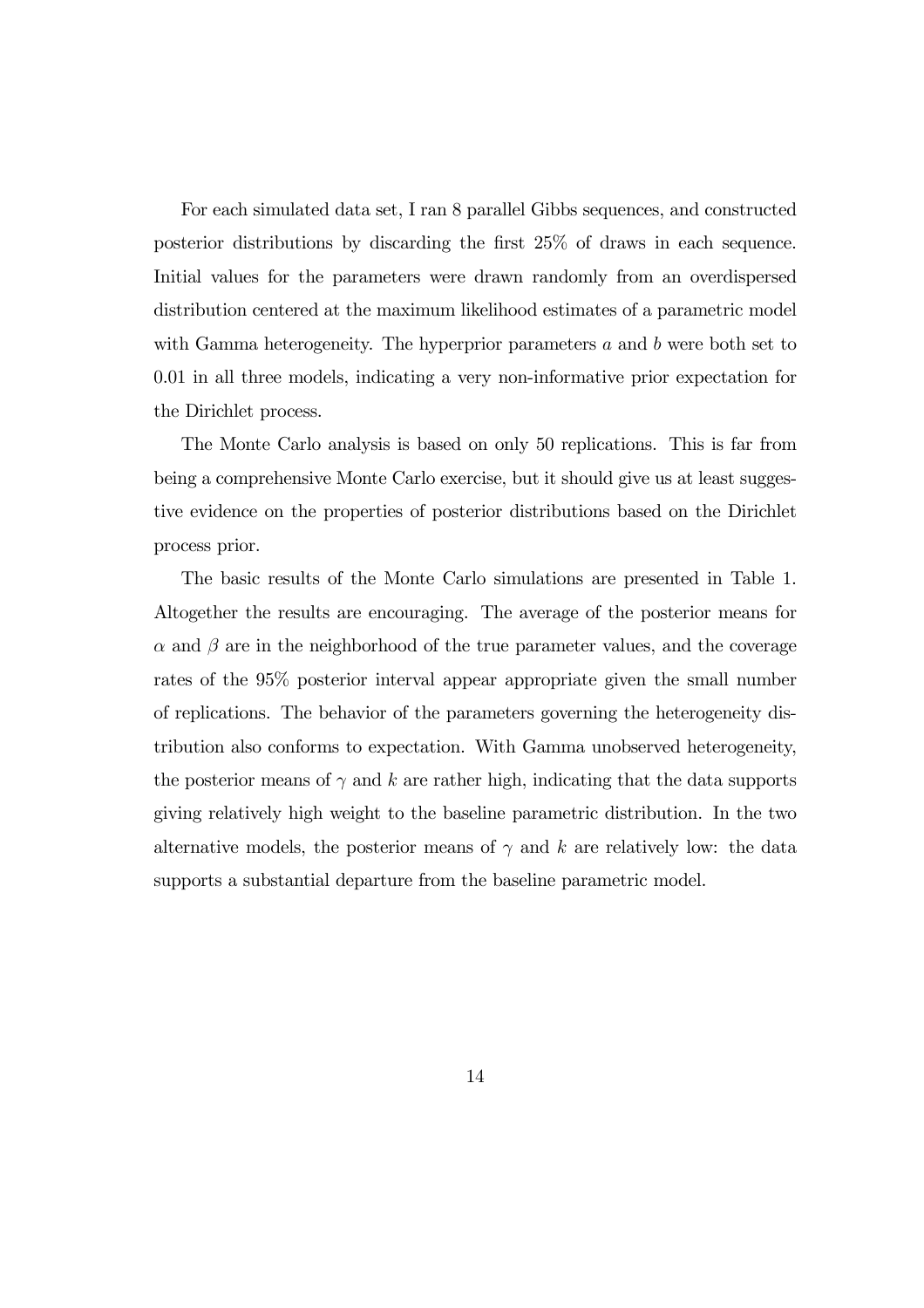## 4. An Application to Unemployment Spells in the NLSY 4.1. A Model With Parametric Heterogeneity

I now apply the proposed estimator to data on the duration of unemployment spells for young men. My sample includes 1000 spells of unemployment (in weeks) for males in the National Longitudinal Survey of Youth (NLSY).<sup>6</sup> I first estimate the parameters of a benchmark Weibull duration model with parametric Gamma heterogeneity by maximum likelihood. The density for a completed duration spell is

$$
f(t_i|X_i) = \int f(t_i|X_i, \theta) dP(\theta)
$$
  
= 
$$
\int \theta e^{X_i \beta} \alpha t_i^{\alpha-1} \exp(-\theta e^{X_i \beta} t_i^{\alpha}) \frac{b^a \theta^{a-1} e^{-b\theta}}{\Gamma(a)} d\theta
$$
  
= 
$$
\frac{e^{X_i \beta} \alpha t_i^{\alpha-1} b^a}{\Gamma(a)} \frac{\Gamma(a+1)}{(b + e^{X_i \beta} t_i^{\alpha})^{a+1}}.
$$

I include as explanatory variables a constant, age, education, two race dummies and a dummy for having received training. The maximum likelihood estimates are presented in Table 2. As we can see, age and education have a positive and significant effect on the hazard rate, the exit rate for hispanics, but not for blacks, is significantly lower than that of whites, and training raises the exit by approximately 39 percent.<sup>7</sup> There is slight evidence of positive duration dependence, but the null hypothesis of  $\alpha = 1$  can not be rejected based on the ML estimates.

#### 4.2. Results Based on The Dirichlet Model

In this section I describe the results obtained from application of the Dirichlet model to the NLSY data. I assume that the unobserved heterogeneity term  $\theta$  has

 ${}^{6}$ I thank Guido Imbens for making this data available to me.

<sup>7</sup>Given the absence of randomization, these should not be interpreted as causal effects.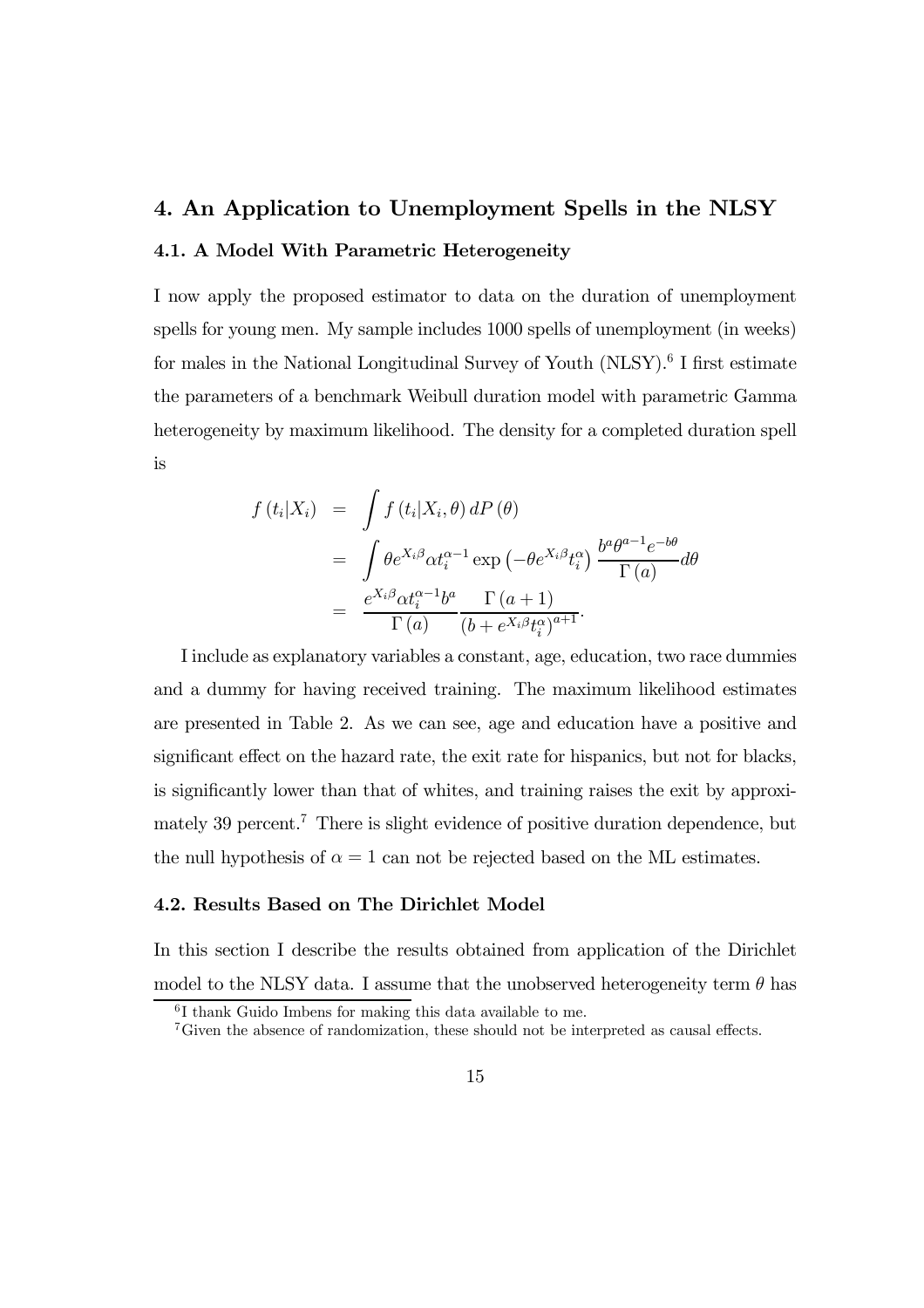a Dirichlet process prior distribution and I follow the methodology described in Section 2.2. The Gibbs sampling algorithm described in section 2.2 is augmented with a step for drawing completed duration spells for censored observations. Altogether I ran 8 parallel Gibbs sequences of length 8,000, and retained only the last 6,000 draws in each sequence, for a total of 48,000 draws.

The prior distributions for  $\alpha$  and  $\beta$  were chosen to be diffuse but proper. The prior for  $\alpha$  was a  $\mathcal{G}(3,2)$  distribution; the prior for  $\beta$  was  $N(0,5I)$ . After some experimentation, it was decided to use information from the parametric model to determine the values of the hyperparameters a and b. Let  $\hat{a}_{ML}$  and  $b_{ML}$ be the maximum likelihod estimates of  $a$  and  $b$  in the parametric model above: I set  $a = \hat{a}_{ML}/5$  and  $b = \hat{b}_{ML}/5$ , meaning that the prior expectation of the Dirichlet process has the same mean as the heterogeneity distribution estimated by maximum likelihood, but has five times larger variance. I have found that if the prior is less informative, it is difficult to achieve convergence, whereas a more informative prior will dominate the data, and the posterior distributions will not depart meaningfully from that obtained in a fully parametric model. Finally, the Dirichlet precision parameter  $\gamma$  has a  $\mathcal{G}(3, 2)$  prior distribution. This distribution favors heavily low values of  $\gamma$  and consequently a small number of mixture points in the heterogeneity distribution.

Table 3 shows the posterior distribution of the model parameters. First of all, note that for all the elements of  $\beta$  the Gelman-Rubin statistic is very close to 1, indicating that the sequences have reached approximate convergence. The Gelman-Rubin statistic for  $\alpha$  is slightly above 1.2, a value considered borderline acceptable.<sup>8</sup> The posterior distributions for selected parameters are depicted

<sup>&</sup>lt;sup>8</sup> Inspection of the Gibbs sequences reveals that the apparent non-convergence of  $\alpha$  is due to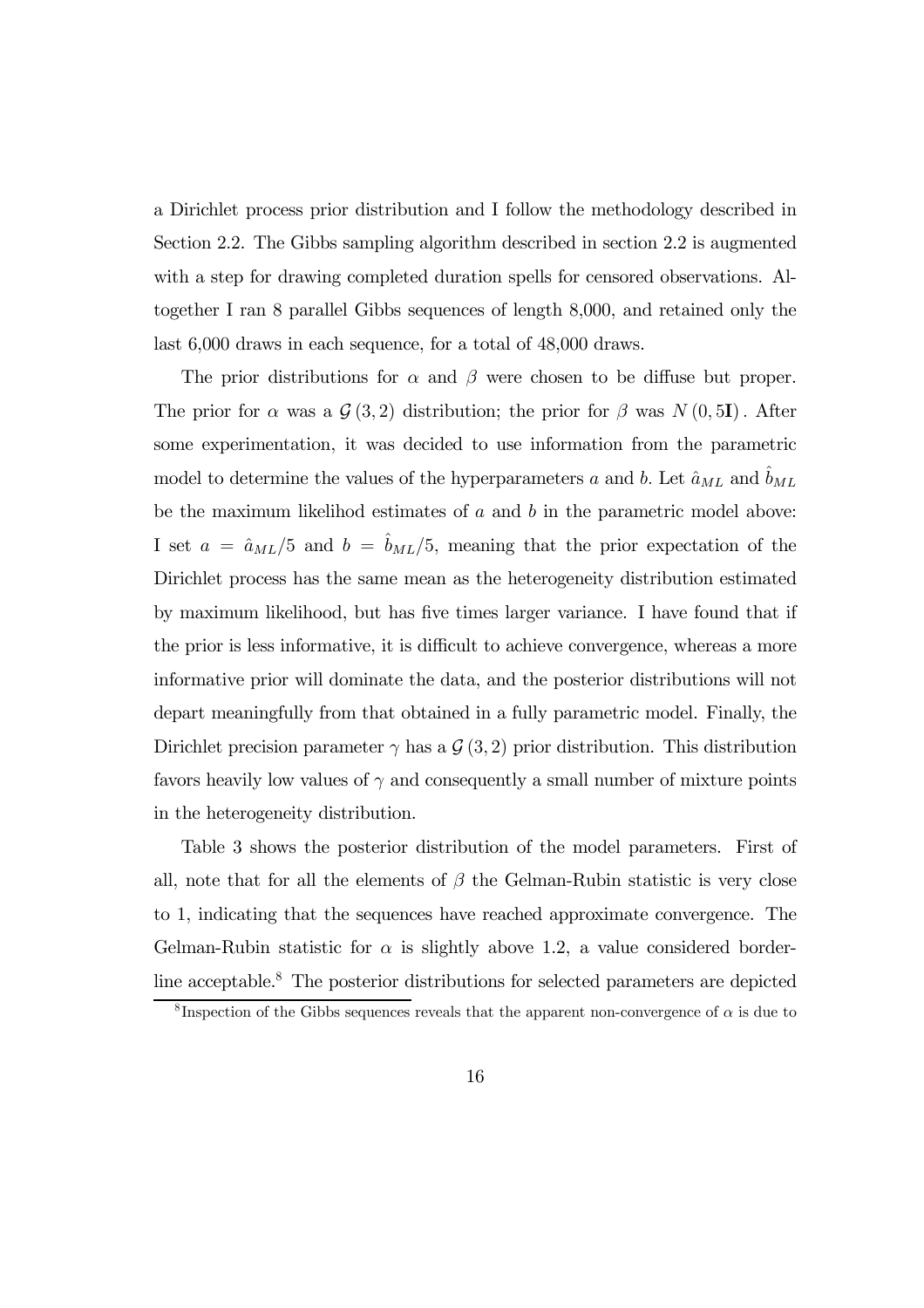graphically in Figures 1 to 3. The continuous lines in the figures show the prior distribution for the chosen parameters: it is not surprising that the flat prior is quickly dominated for the parametric part of the model. The distributions of the elements of  $\beta$  are roughly symmetric, while the distribution of  $\alpha$  has a long left tail. This result seems to be due to one Gibbs sequence that wandered off testing low values for  $\alpha$ . A longer Gibbs chain would probably be required to verify whether this left tail is a true feature of the posterior distribution.

Compared to the parametric model, we find that the posterior distribution for  $\alpha$  is located much to the right of the maximum likelihood estimate, indicating now a substantial degree of positive duration dependence. The distributions of the  $\beta$  coefficients are also shifted relative to their maximum likelihood estimates. However, it may make more sense to look at the distribution of  $-\beta/\alpha$ , which tells us the percentage effect of the explanatory variables on expected duration in the Weibull model (conditional on the heterogeneity parameter  $\theta$ ).<sup>9</sup> This distribution is shown in Table 4. The posterior means and standard deviation for this quantity are relatively close to the maximum likelihood estimates and their standard errors respectively for most variables. This is also shown in Figure 4, which show the posterior distribution of the percentage effects on expected duration together with the normal distribution implied by the maximum likelihood estimates. For all explanatory variables but age, there is substantial agreement between the two distributions.

one of the eight sequences, which wandered off to low values.

$$
E(T|X,\alpha,\beta,\theta) = \Gamma\left(1+\frac{1}{\alpha}\right)\theta^{-1/\alpha}e^{-X\beta/\alpha}.
$$

Therefore  $-\beta/\alpha = \partial \ln E(T|X,\alpha,\beta,\theta)/\partial X$ .

<sup>&</sup>lt;sup>9</sup>In the Weibull model, conditional expected duration is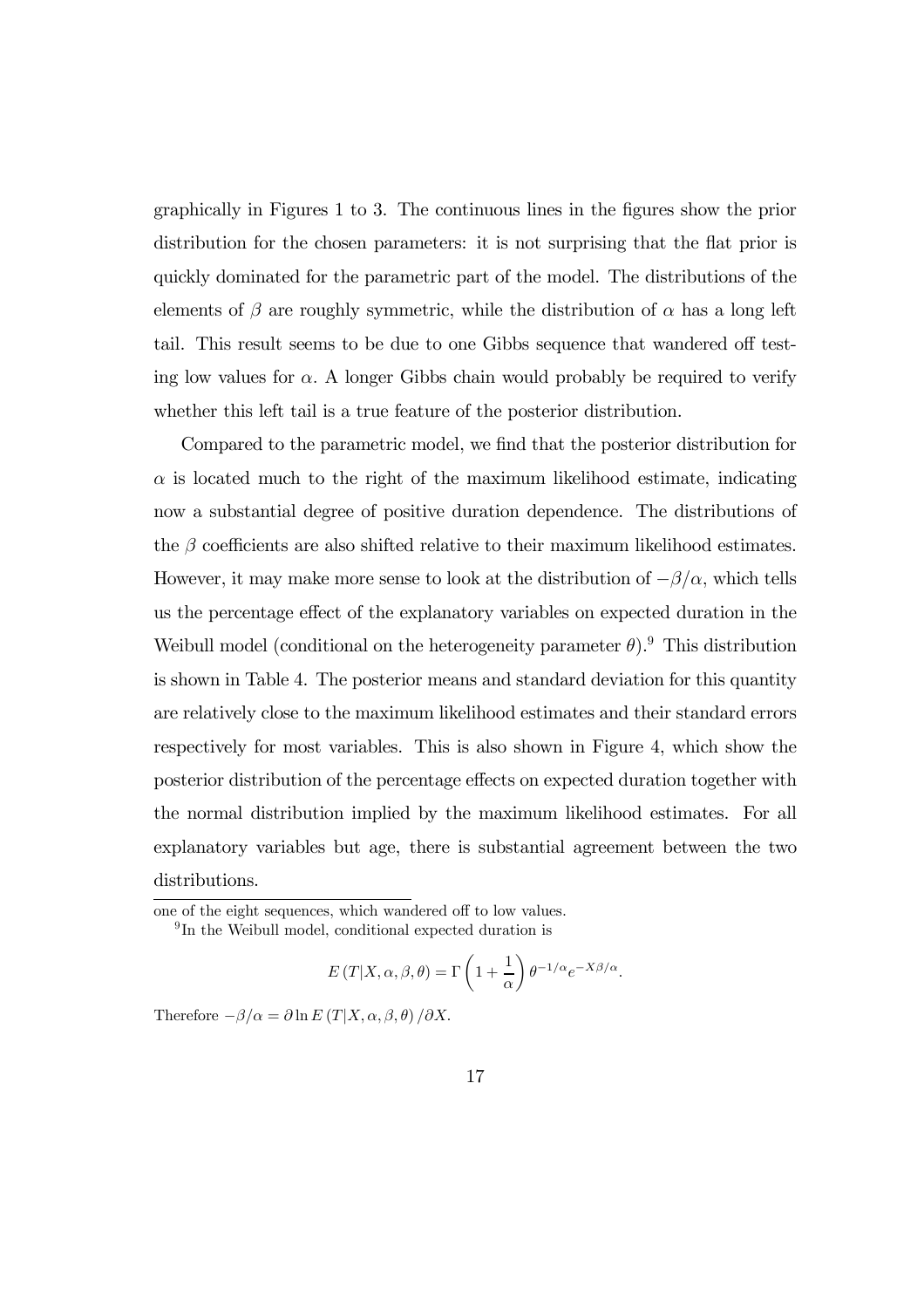One would also like to learn about the underlying mixing distribution. Table 5 shows the posterior distribution of the Dirichlet measure parameter  $\gamma$  and of the number of mixture points k. For comparison, I also report the theoretical prior distribution of  $\gamma$  and of the expected number of mixture points,  $E(k|\gamma, N) \approx$  $\gamma \ln(1 + N/\gamma)$ <sup>10</sup> The posterior and prior distributions of  $\gamma$  and k are also plotted in Figure 5. The striking finding here is that the prior distribution for  $\gamma$  and k is completely dominated by the data. Despite our prior preference for low values of  $\gamma$  and a moderate number of distinct clusters in the heterogeneity distribution, the data strongly supports a posterior distribution highly concentrated around the baseline distribution  $P_1$  and with a large number of distinct clusters.

Finally, we would like to learn about features of the heterogeneity distribution  $\theta$ . The posterior distribution of the mean, 25th, 50th, and 75th percentiles of the  $\theta$  distribution are presented in Table 6. Compared to the gamma heterogeneity distribution implied by the parametric model, the estimated distribution of  $\theta$  has a substantial portion of its mass at very low values, even though the mean is only slightly lower. It appears that the heterogeneity distribution departs considerably from the distribution implied from the parametric model. Moreover, the posterior distribution for the distribution of  $\theta$  seems to be dominated by the data, not the prior. This can be seen in Figure 6, where we graph the prior and posterior distributions for the mean of  $\theta$ : as can be clearly seen, the posterior distribution is considerably more concentrated.

<sup>&</sup>lt;sup>10</sup>The prior for  $\gamma$  is a  $\mathcal{G}(3, 2)$  distribution. The values of  $E(k|\gamma, N)$  are simulated using draws from a  $\mathcal{G}(3,2)$  distribution.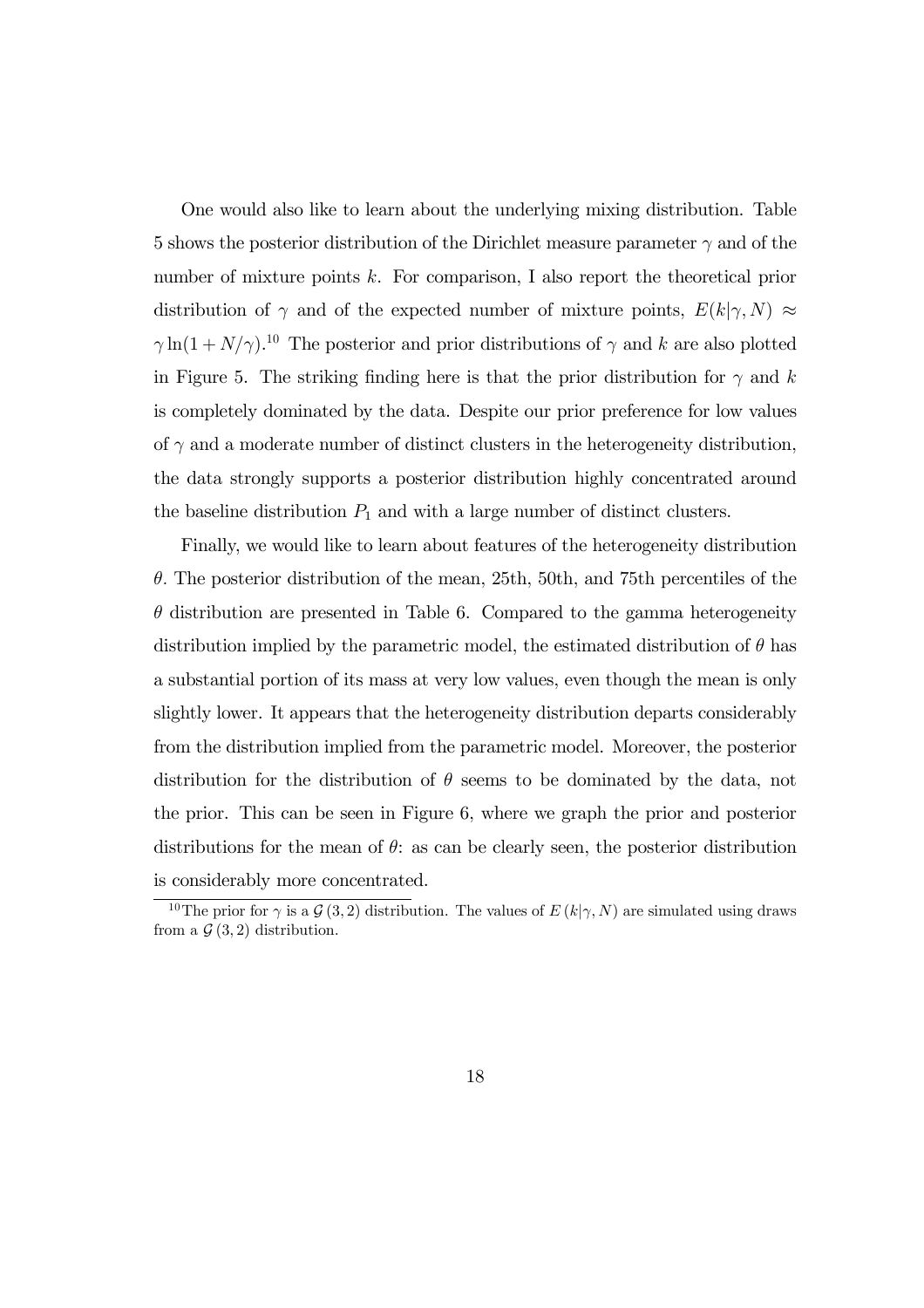#### 4.3. Comparison to the NPMLE

It is worthwhile to compare the results the methodology described here to more traditional procedures used to model non-parametrically unobserved heterogeneity in duration data. In particular, I compare my results to those obtained using Heckman and Singer's NPMLE. The Heckman and Singer estimator specifies the conditional density of duration to be the same as in (14), but now the distribution of the heterogeneity term is given by

$$
\theta_i = \left\{ \begin{array}{cl} \eta_1 & \text{with probability } p_1 \\ \eta_2 & \text{with probability } p_2 \\ \dots \\ \eta_K & \text{with probability } 1 - \sum_{k=1}^{K-1} p_k \end{array} \right.
$$

.

I estimate this model by maximum likelihood using the EM algorithm, $^{11}$  and analyze the sensitivity of the results to the number of mixture points  $K$  in the heterogeneity distribution. As in most of the applied literature, I limit the analysis to models with low values of K.

The Heckman-Singer estimates are presented in Table 7. One notes immediately that the parameter estimates are quite sensitive to the number of mixture points used. This is true not only of the duration dependence parameter  $\alpha$ , but also of the coefficients on the explanatory variables. We conjecture that a model that ignores the uncertainty surrounding the number of mixture points in the heterogeneity distribution may lead to biased inference and excessively tight confidence intervals. In this respect, the estimator based on the Dirichlet process prior represents a substantial improvement: by integrating over the posterior distribution of the *distribution* of the unobserved heterogeneity term, it may generate more reliable inference on the extent of duration dependence and on the effect of

<sup>11</sup>See Dempster, Laird and Rubin (1977).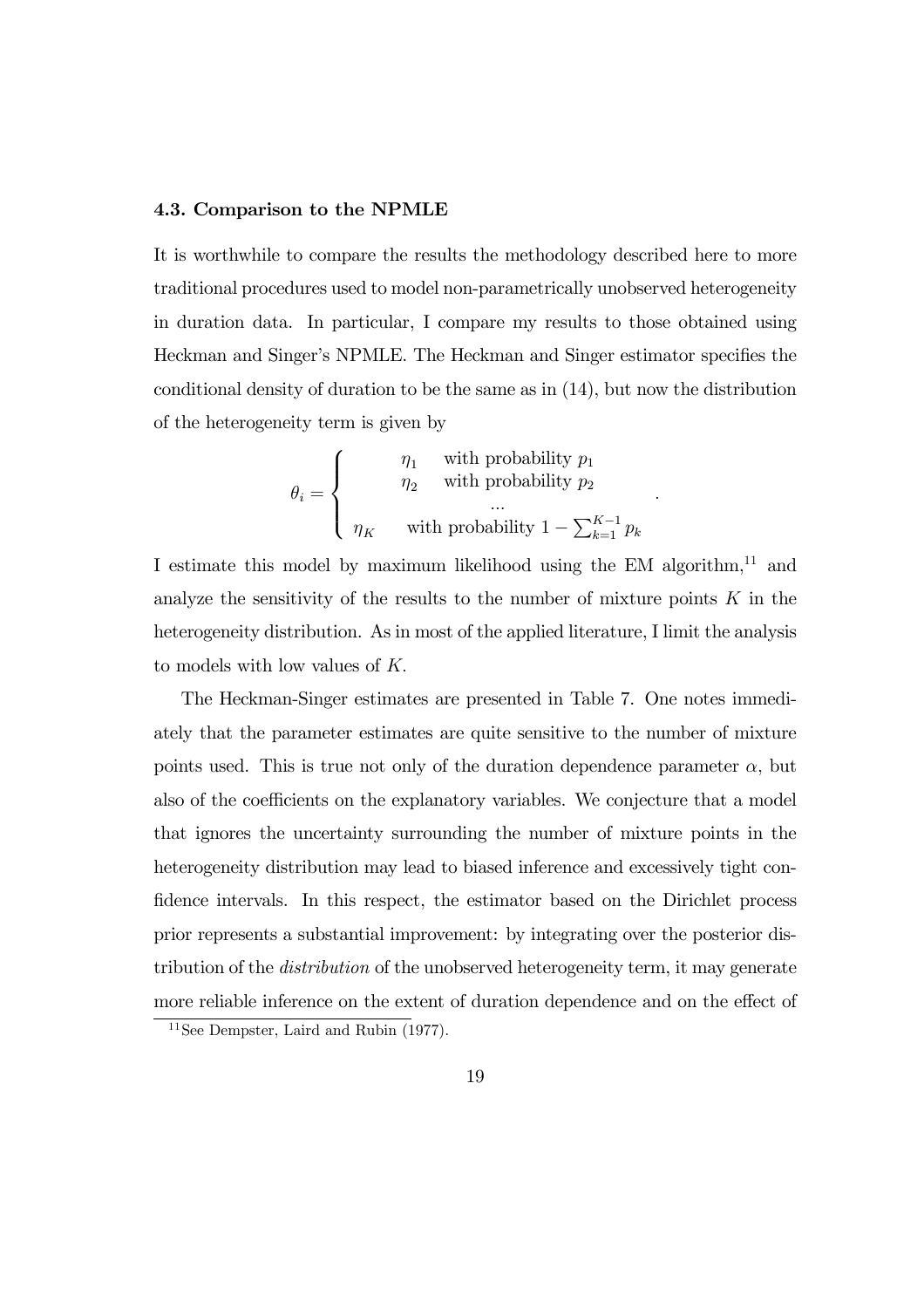the explanatory variables on the length of unemployment spells. This statement should be qualified by two observations. First, one should ensure that the Gibbs sampling algorithm has indeed converged to the true posterior distribution. Second, the posterior intervals based on the Dirichlet model are exact probability intervals conditional on a given prior. It remains to be seen whether these intervals have adequate coverage rates in the frequentist sense and can be interpreted as confidence intervals.

#### 5. Conclusion

In this paper I have presented and described a methodology for drawing semiparametric Bayesian inference for duration data and for generating predictive distributions. Modelling unobserved heterogeneity as a Dirichlet process, I describe how to draw from the posterior distribution of the parameters of interest using the methodology described in Escobar and West (1995). I then apply the methodology to data on the duration of unemployment spells of young men in the NLSY, and compare it to results from a simple parametric model. The marginal effects of explanatory variables on expected duration differ significantly between the two models. These differences can lead a decision maker to implement different courses of action, depending on whether he is using the parameteric or the non-parametric model. Consider for example the worker who must decide whether to enroll in a training program: the predicted effect of training on unemployment duration is a full two weeks larger in the Dirichlet model than in the parametric one.12

I also compare the performance of my estimator with conventional methods

 $12$ I abstract here from the issue of whether results can be given a causal interpretation.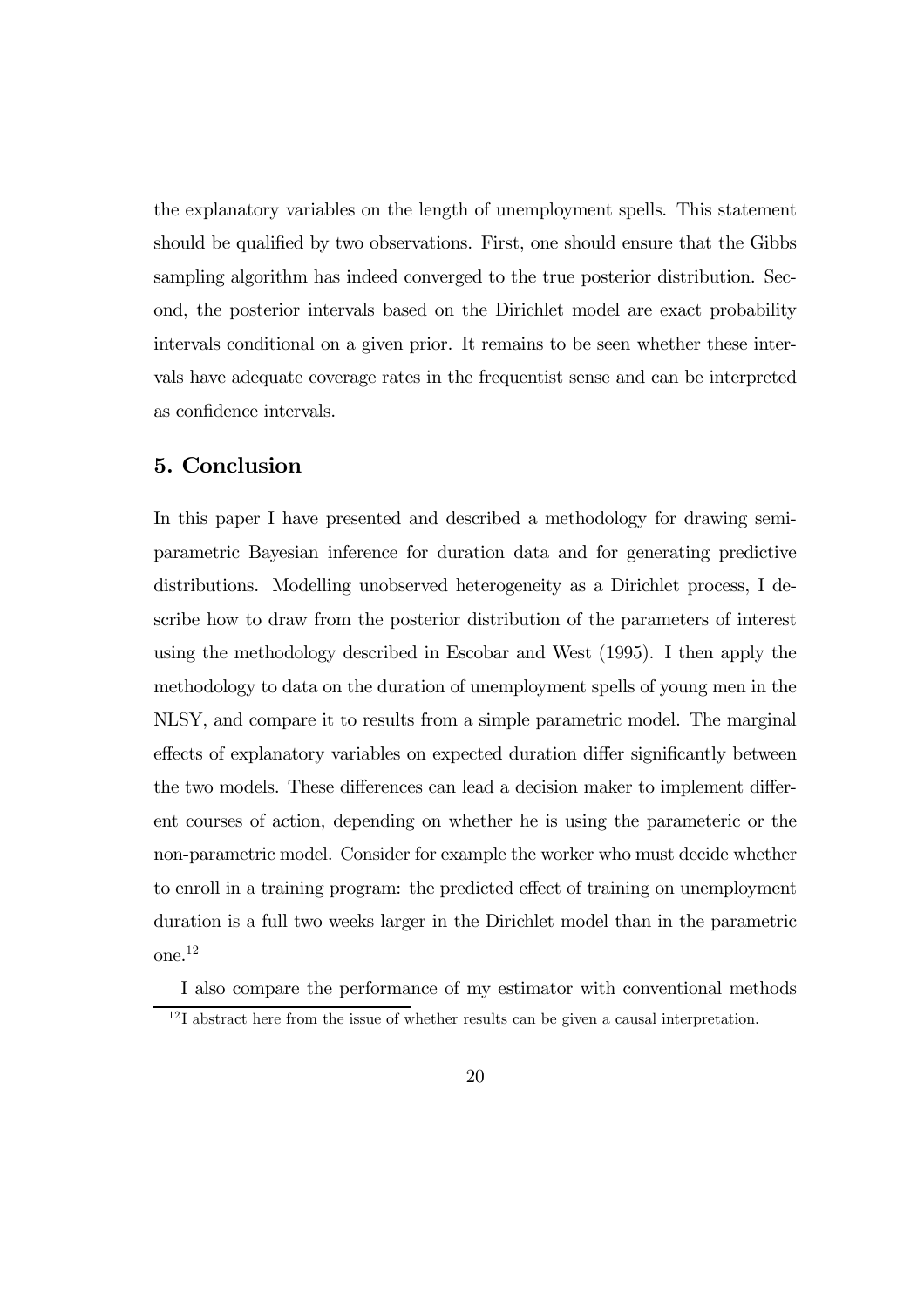used in modelling duration data with unobserved heterogeneity. The Heckman-Singer estimator is quite sensitive to the number of mixture points in the distribution of unobserved heterogeneity. By integrating over the uncertainty in the distribution of unobserved heterogeneity, my estimator overcomes this problem and generates more reliable results.

Despite implying rather different conclusions about the nature of unemployment, both a simple parametric model and the model based on the Dirichlet process prior seem to fit the data rather well. To be precise: neither model seems to be strikingly at odds with some of the important features of the data examined. The final judgment about which model to adopt depends on our own economic knowledge. If we interpret the semiparametric model as a model for duration data with unobserved heterogeneity, and if we believe that substantial heterogeneity persists even after controlling for the observed covariates, then we should base our inference on a model that allows for unobserved heterogeneity. It should be noted though, that it may be preferable to have flexibility in the baseline hazard rather than in the heterogeneity distribution, to capture for example deadline effects associated with exhaustion of Unemployment Insurance benefits (Meyer, 1990).

The distinction between unobserved heterogeneity and structural duration dependence may be purely academic: in the end it is impossible know whether the population is heterogeneous or whether duration spells are drawn from a complicated mixing distribution. Nevertheless, the methodology presented here can still be useful because of its ability to generate predictive distributions for duration data. Predictive distributions incorporate parameter uncertainty present in the model, so that it is relevant for decision making under uncertainty in the expected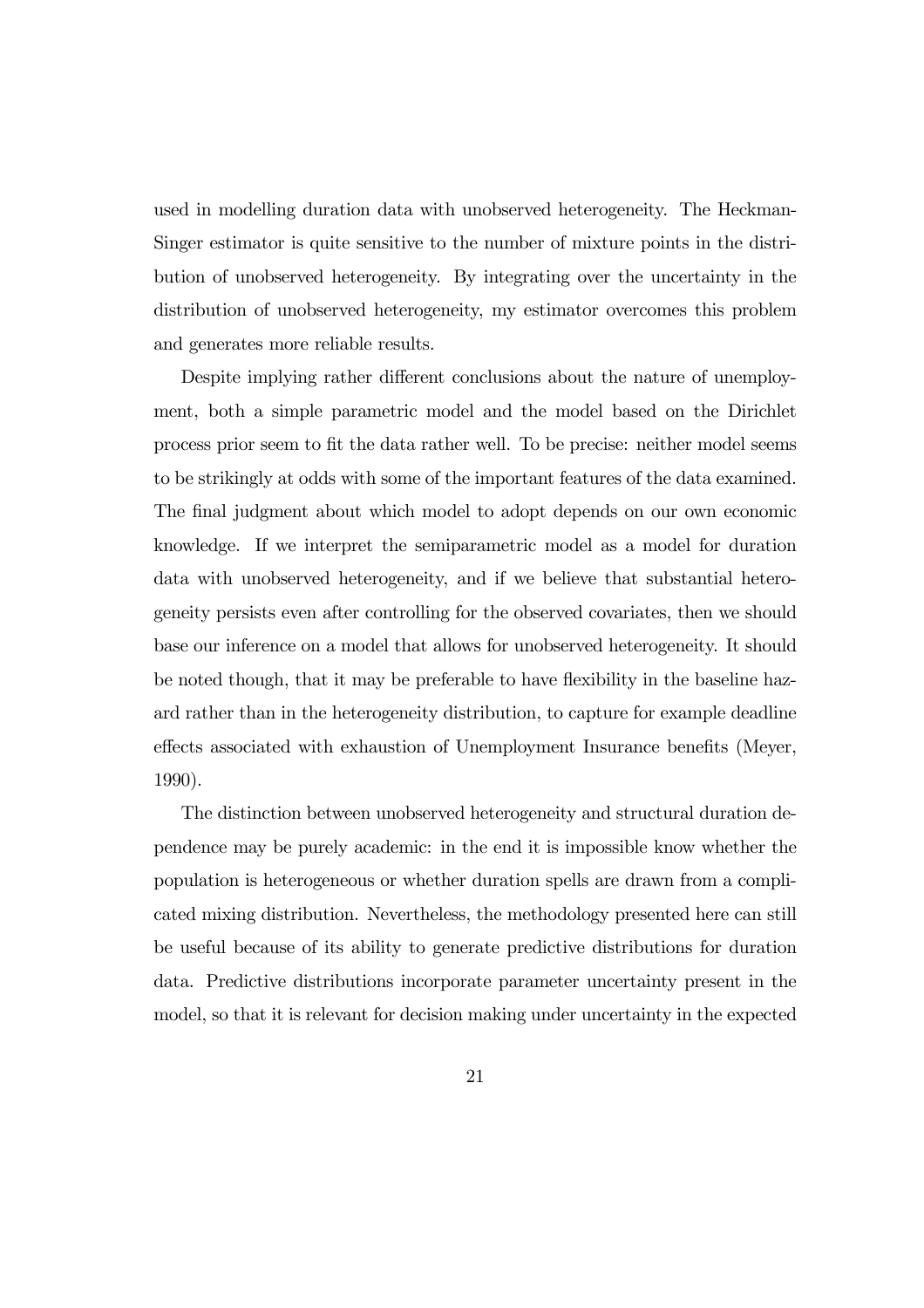utility framework of microeconomics.13 For example, consider the case of an agent who has just become unemployed, and must now decide how to reallocate consumption of durable and non-durable goods over the course of the unemployment spell. If the agent believes that he will soon return to work, he probably will not alter substantially his consumption when unemployed. On the other hand, if he believes that the unemployment spell will last long, he may immediately adjust his consumption path.<sup>14</sup> Clearly, the agent must have knowledge of the entire distribution of the length of unemployment spells to maximize expected utility. The Bayesian methodology provides a powerful and relatively simple tool for generating predictive distributions for spells, which can be used to inform the agent's optimal consumption decision.

<sup>13</sup>See Chamberlain and Imbens (2003) for some examples of this approach.

 $14$  For example, Dynarski and Sheffrin (1987) find that consumption changes following unemployment spells are smaller for workers with high recall probabilities.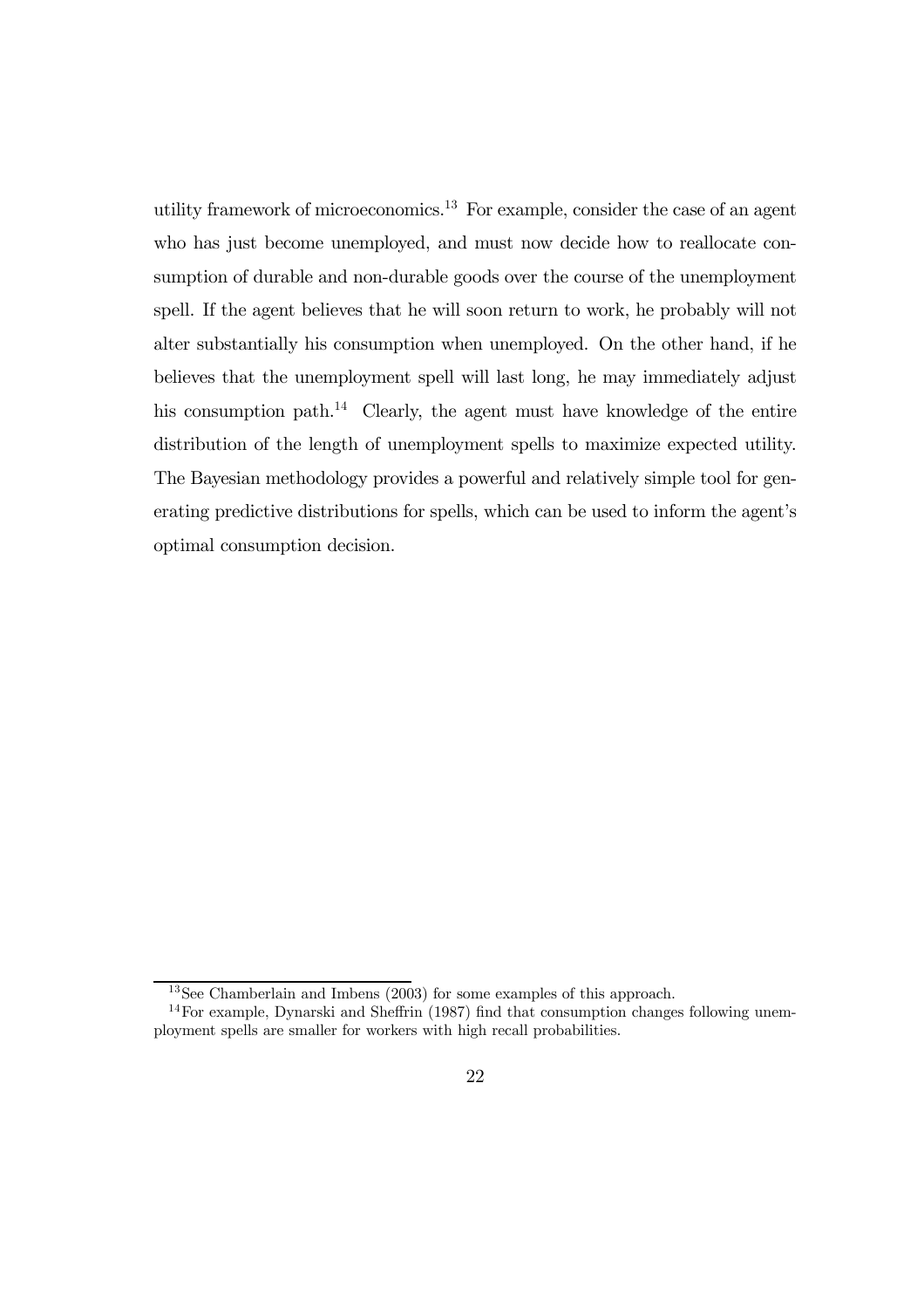#### 6. Appendix

The duration model is

$$
p(t_i|\theta_i, X_i, \alpha, \beta) = \theta_i e^{X_i \beta} \alpha t_i^{\alpha - 1} e^{-\theta_i e^{X_i \beta} t_i^{\alpha}}
$$

The heterogeneity term  $\theta_i$  is assumed to have a Dirichlet process prior  $\mathcal{D}(\gamma P_0)$ with  $P_0 = \mathcal{G}(a, b)$ . The parameters of the Weibull distribution,  $\alpha$  and  $\beta$ , are given a diffuse bu proper prior:

$$
\alpha \sim \mathcal{G}(3,2),
$$
  

$$
\beta \sim N(0,5\mathbf{I}).
$$

After some experimentation, it was decided to use information from a parametric model to determine the values of the hyperparameters  $a$  and  $b$ . I first estimated a parametric model with Gamma heterogeneity by maximum likelihood, yielding values  $\hat{a}_{ML}$  and  $\hat{b}_{ML}$ . I then set  $a = \hat{a}_{ML}/10$  and  $b = \hat{b}_{ML}/10$ , meaning that the prior expectation of the Dirichlet process has the same mean as the heterogeneity distribution estimated by maximum likelihood, but has ten times larger variance.

The Metropolis-Hastings Algorithm for  $\alpha$  and  $\beta$ . To draw from the posterior distribution of  $\alpha$  and  $\beta$ , I use a Metropolis-Hastings algorithm. The conditional posterior distribution is proportional to the likelihood function times the prior:

$$
p(\phi|t^*, X, \theta) = p(\alpha, \beta|t^*, X, \theta)
$$
  
 
$$
\propto \prod_{i=1}^N \theta_i e^{X_i \beta} \alpha t_i^{*^{\alpha-1}} e^{-\theta_i e^{X_i \beta} t_i^{*^{\alpha}}} \times p(\alpha, \beta),
$$

where  $t^*$  is the vector of completed durations.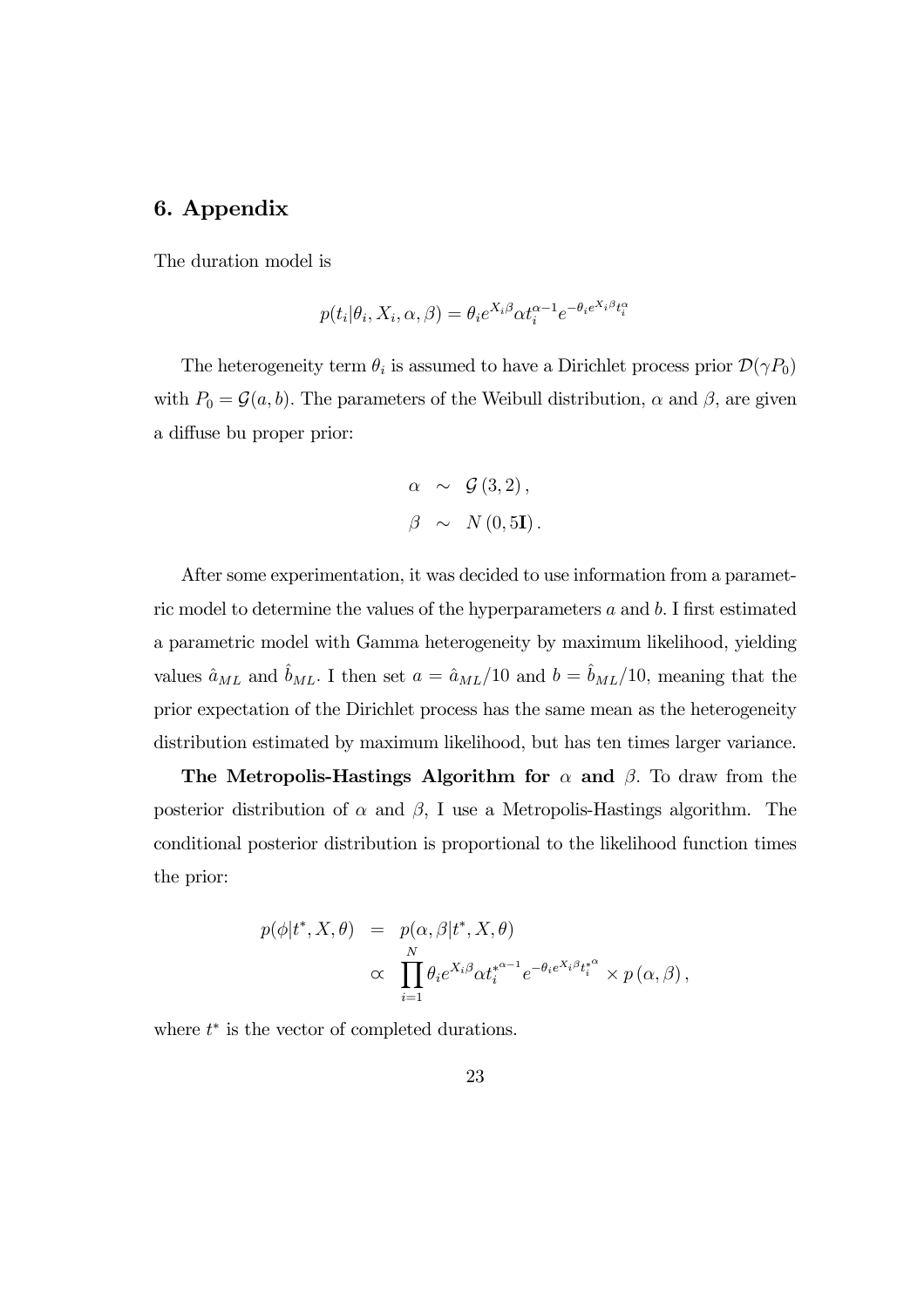Given an initial value  $\phi^{(m)} = (\alpha^{(m)}, \beta^{(m)})$ , I draw a candidate value  $\phi^*$  from a normal distribution with mean  $\phi^{(m)}$ , and variance  $\Sigma^{(m)} = \int \frac{\partial^2 \log p(\phi^{(m)}|t^*,X)}{dt}$ ∂φ∂φ′  $\setminus$   $^{-1}$ i.e., the inverse of the information matrix evaluated at the current parameter draw. I then calculate the importance ratio

,

$$
r_{\phi} = \frac{p(\phi^*|t^*, X)}{p(\phi^{(m)}|t^*, X)} \frac{N(\phi^{(m)}|\phi^*, \Sigma^*)}{N(\phi^*|\phi^{(m)}, \Sigma^{(m)})},
$$

where  $N(\cdot|\mu, \Sigma)$  is the multivariate normal density evaluated at  $\cdot$ , and  $\Sigma^*$  is the inverse of the information matrix evaluated at the candidate value  $\phi^*$ . I then accept the new value  $\phi^*$  with probability min $(r_{\phi}, 1)$ .

Drawing from the posterior distribution of  $\gamma$  and k. The prior distribution of  $\gamma$  is  $\mathcal{G}(a_1, a_2)$ , with  $a_1 = 3$ , and  $a_2 = 2$ . At the beginning of each Gibbs iteration I draw a random variable  $\eta$  from a  $Beta(\gamma^{(m-1)}, N)$  distribution. The posterior distribution of  $\gamma^{(m)}$  is then given by:

$$
\gamma^{(m)} \sim \pi_{\eta} \mathcal{G}(a_1 + k^{(m-1)}, a_2 - \log \eta) + (1 - \pi_{\eta}) \mathcal{G}(a_1 + k^{(m-1)} - 1, a_2 - \log \eta)
$$
  
where 
$$
\frac{\pi_{\eta}}{1 - \pi_{\eta}} = \frac{a_1 + k^{(m-1)} - 1}{N(a_2 - \log \eta)}.
$$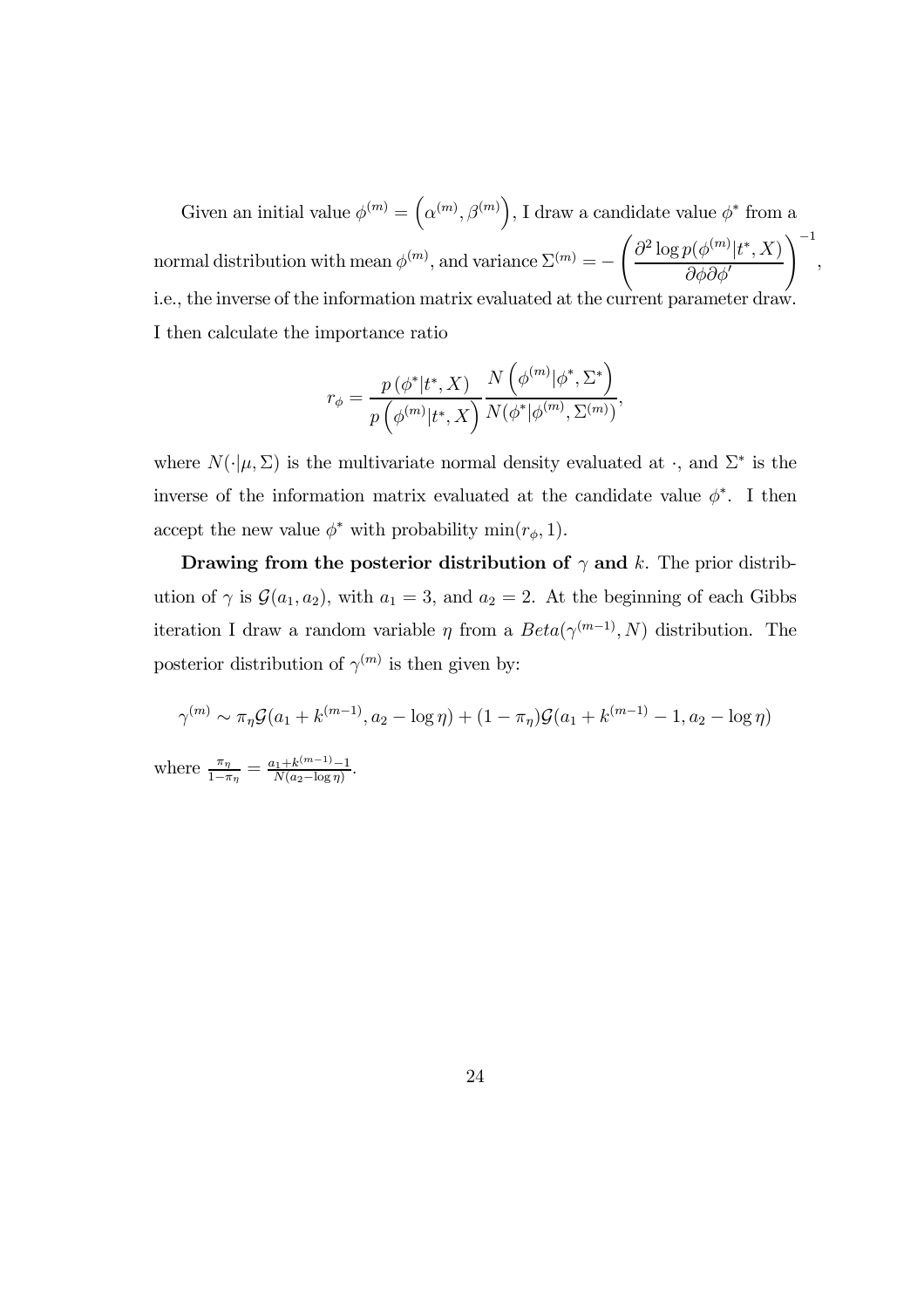#### References

- [1] Antoniak, Charles E. "Mixtures of Dirichlet Processes with Applications to Bayesian Nonparametric Problems." The Annals of Statistics, November 1974, 2(6), pp. 1152—1174.
- [2] Blank, Rebecca M. "Analyzing the Length of Welfare Spells." Journal of Public Economics, August 1989, 39(3), pp. 245—273.
- [3] Campolieti, Michael. "Bayesian Semiparametric Estimation of Discrete Duration Models: An Application of the Dirichlet Process Prior." Journal of Applied Econometrics, January 2001,  $16(1)$ , pp. 1-22.
- [4] Chamberlain, Gary and Imbens, Guido W. "Nonparametric Applications of Bayesian Inference." Journal of Business and Economic Statistics, January 2003, 21(1), pp. 12-18.
- [5] Dempster, Arthur P.; Laird, Nan M. and Rubin, Donald B. "Maximum Likelihood from Incomplete Data via the EM Algorithm." Journal of the Royal Statistical Society. Series B (Methodological), 1977, 39(1), pp.1-38.
- [6] Dynarski, Mark and Sheffrin, Steven M. "Consumption and Unemployment." The Quarterly Journal of Economics, May 1987, 102(2), pp. 411-428.
- [7] Escobar, Michael D. "Estimating Normal Means with a Dirichlet Process Prior." Journal of the American Statistical Association, March 1994, 89(425), pp. 268—277.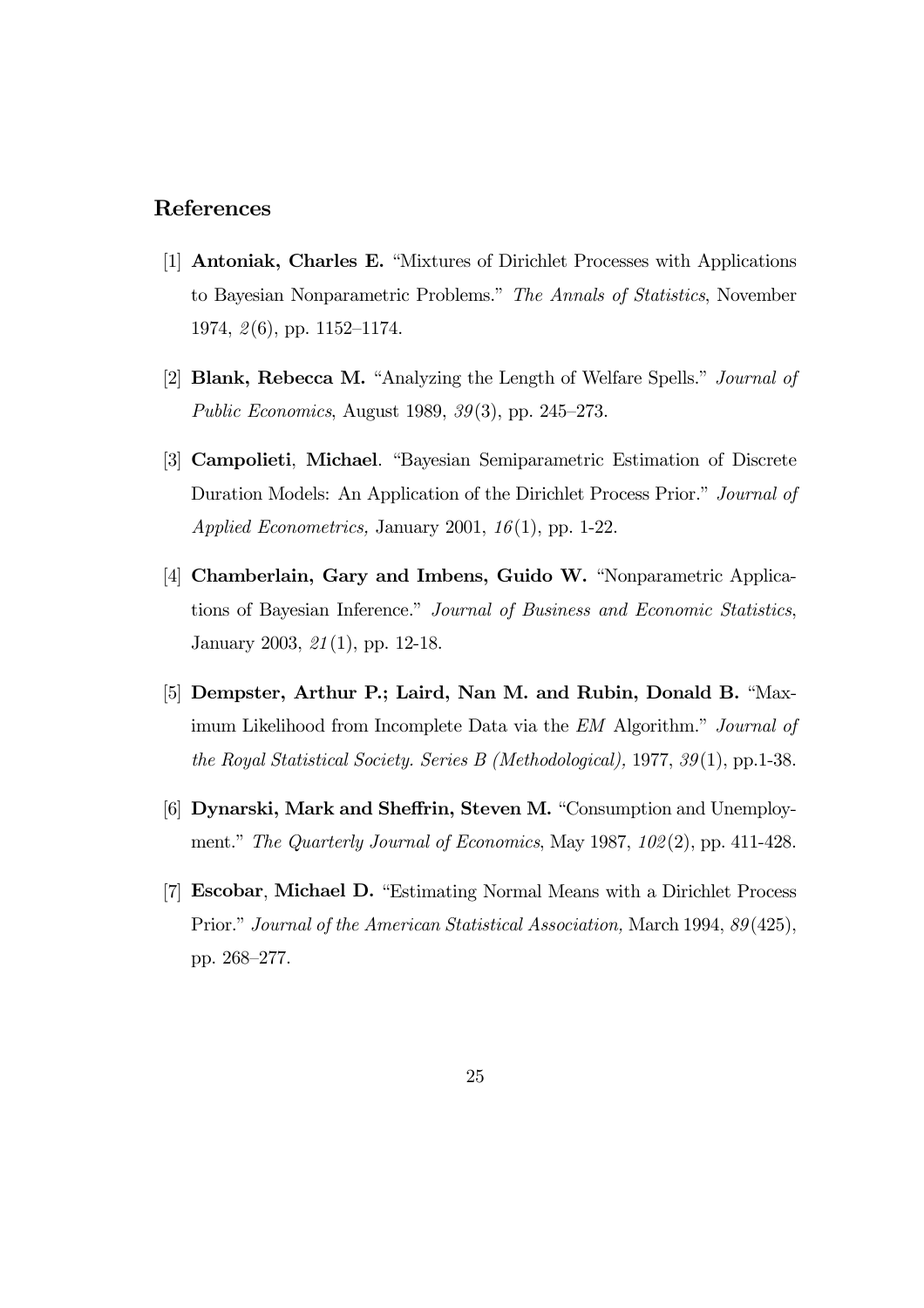- [8] Escobar, Michael D. and West, Michael. "Bayesian Density Estimation and Inference Using Mixtures." Journal of the American Statistical Associa*tion*, June 1995,  $90(430)$ , pp. 577–588.
- [9] Ferguson, Thomas S. "A Bayesian Analysis of Some Nonparametric Problems." The Annals of Statistics, March 1973, 1(2), pp. 209—230.
- [10] Ferguson, Thomas S. "Bayesian Density Estimation by Mixtures of Normal Distributions," in M. Haseeb Rizvi; Jagdish S. Rustagi and David Siegmund, eds., Recent Advances in Statistics: Papers in Honor of Herman Chernoff on His Sixtieth Birthday. New York: Academic Press, 1983, pp. 287—302.
- [11] Gelman, Andrew; Carlin, John B.; Stern, Hal S. and Rubin, Donald B. Bayesian Data Analysis. London: Chapman & Hall, 1996.
- [12] Gelman, Andrew and Rubin, Donald B. "Inference from Iterative Simulation Using Multiple Sequences (with discussion)." Statistical Science, November 1992, 7(4), pp. 457—511.
- [13] Geman, Stuart, and Geman, Donald. "Stochastic Relaxation, Gibbs Distributions, and the Bayesian Restoration of Images." IEEE Transactions on Pattern Analysis and Machine Intelligence. November 1984, 6(6), pp. 721—741.
- [14] Ham, John C. and Rea, Samuel Jr. A. "Unemployment Insurance and Male Unemployment Duration in Canada." Journal of Labor Economics, July 1987, 5(3), pp. 325—353.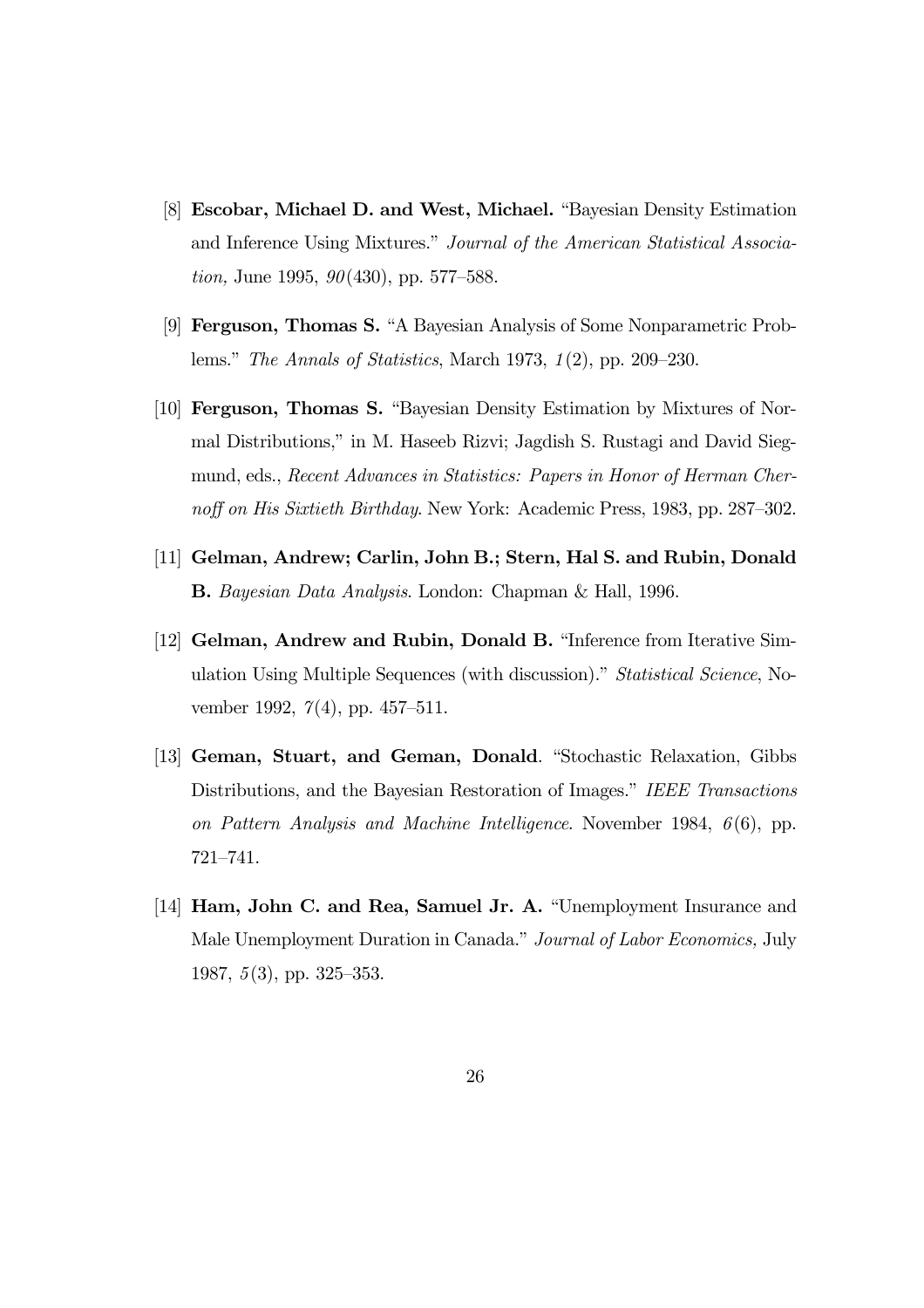- [15] Ham, John C. and Lalonde, Robert J. "The Effect of Sample Selection and Initial Conditions in Duration Models: Evidence from Experimental Data on Training." *Econometrica*, January 1996,  $64(1)$ , pp. 175–205.
- [16] Heckman, James J. and Singer, Burton. "A Method for Minimizing the Impact of Distributional Assumptions in Econometric Models for Duration Data." Econometrica, March 1984, 52(2), pp. 271-320.
- [17] Hirano, Keisuke. "Semiparametric Bayesian Inference in Autoregressive Panel Data Models." Econometrica, March 2002, 70(2), pp.781-799.
- [18] Hjort, Nils Lid. "Nonparametric Bayes Estimators Based on Beta Processes in Models for Life History Data." The Annals of Statistics, September 1990, 18(3), pp. 1259—1294.
- [19] Kalbfleisch, John D. and Prentice, Ross L. The Statistical Analysis of Failure Time Data. New York: Wiley and Sons, 1980.
- [20] Meyer, Bruce D. "Unemployment Insurance and Unemployment Spells." Econometrica, July 1990, 58(4), pp. 757—782.
- [21] Ruggiero, Michael. "Bayesian Semiparametric Estimation of Proportional Hazards Models." Journal of Econometrics, June 1994, 62(2), pp. 277—300.
- [22] Sethuraman, Jayaram and Tiwari, Ram C. "Convergence of Dirichlet Measures and the Interpretation of their Parameter," in Shanti S. Gupta and James O. Berger, eds., Statistical Decision Theory and Related Topics III. New York: Academic Press, 1982, Volume 2, pp. 305—315.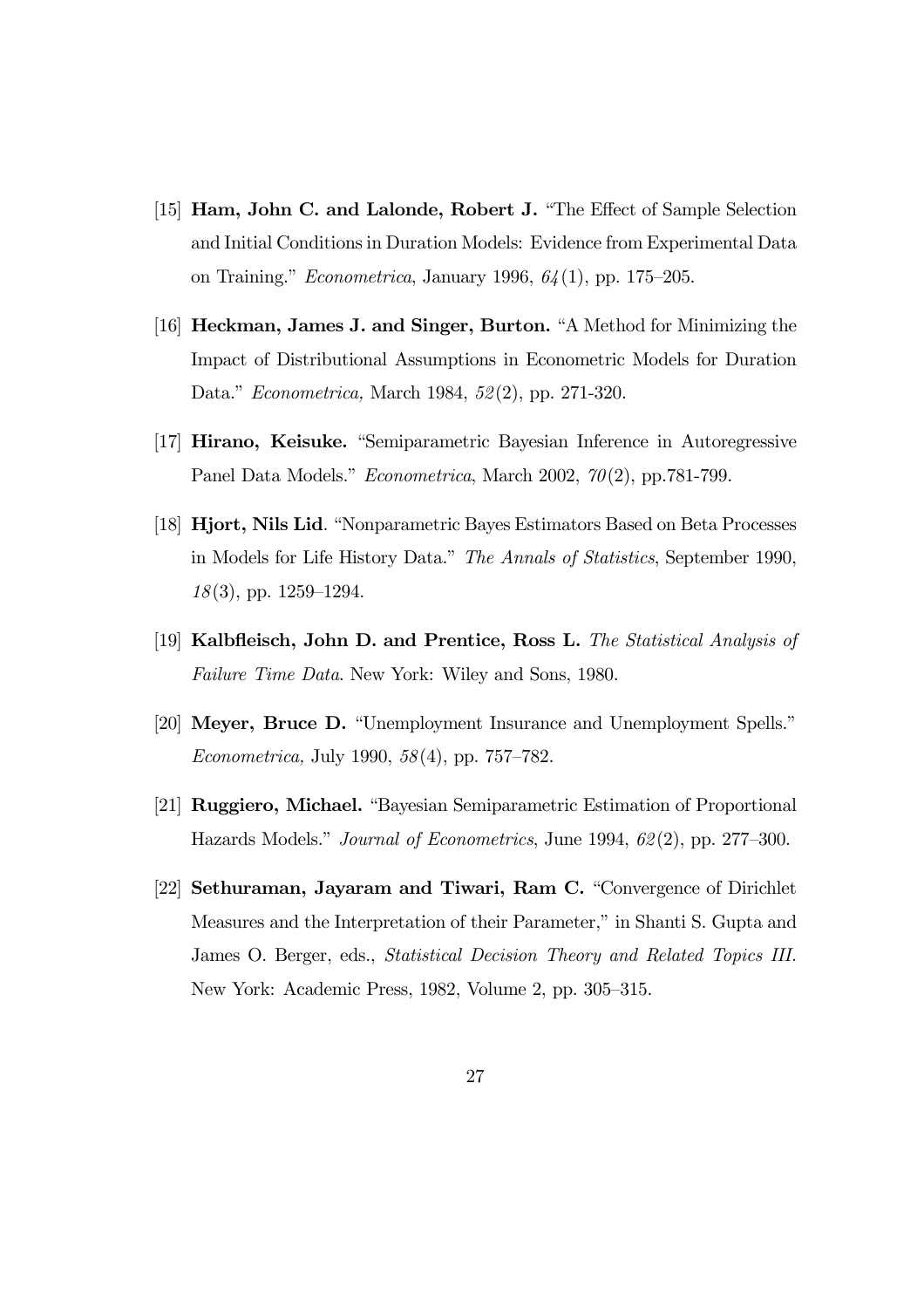- [23] Stevens, Ann Huff. "Climbing out of Poverty, Falling Back In." Journal of Human Resources, Summer 1999, 34(3), pp. 557—588.
- [24] Van der Vaart, Aad. "Efficient Maximum Likelihood Estimation in Semiparametric Mixture Models." The Annals of Statistics, April 1996, 24(2), pp. 862—878.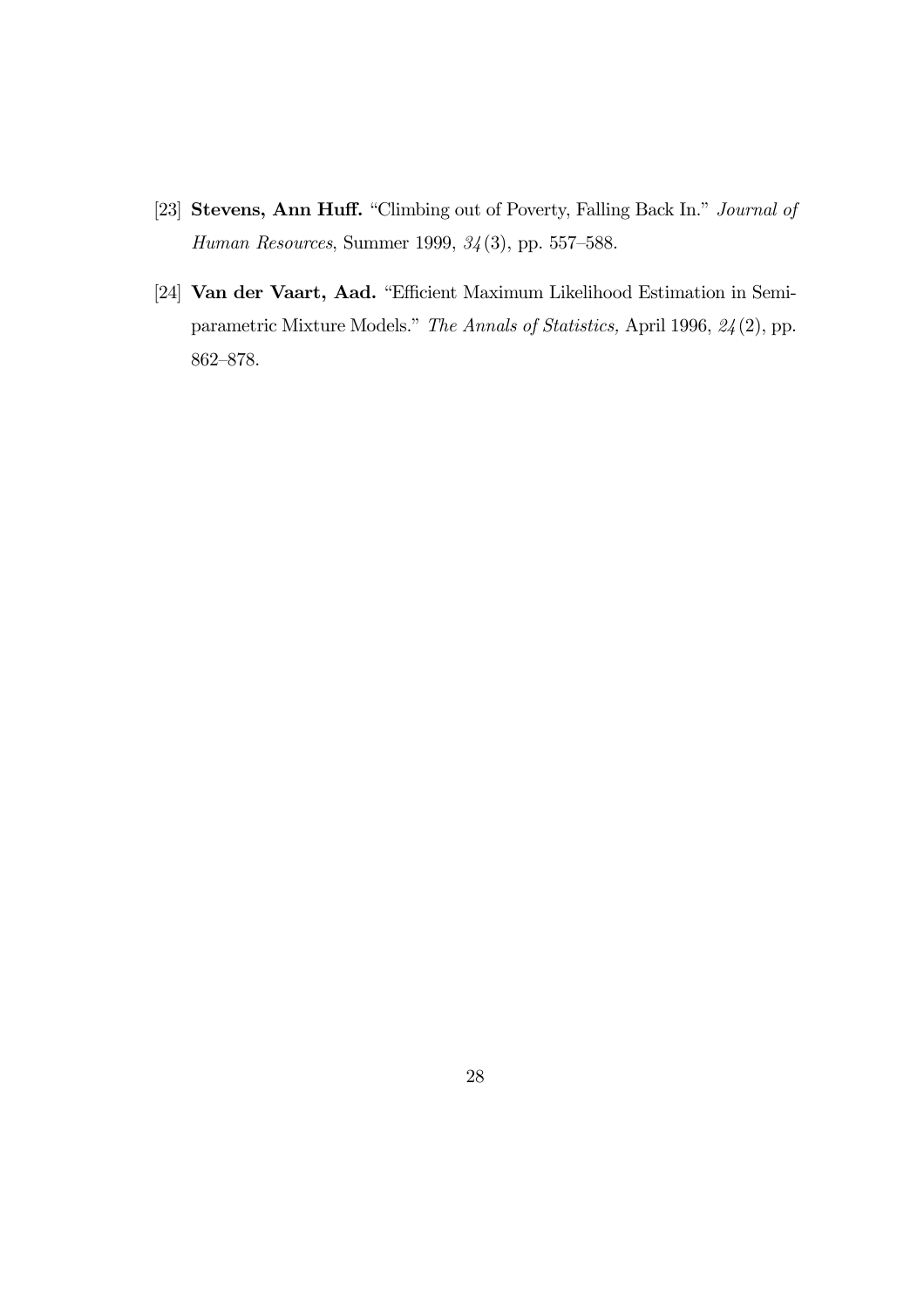| Table 1 - Monte Carlo Evidence                                   |                                   |                           |        |  |  |
|------------------------------------------------------------------|-----------------------------------|---------------------------|--------|--|--|
|                                                                  | <b>Heterogeneity Distribution</b> |                           |        |  |  |
|                                                                  |                                   | Gamma Multinomial Bimodal |        |  |  |
| $\alpha$ - Posterior Mean                                        | 1.001                             | 1.0481                    | 1.0668 |  |  |
| $\alpha$ - Coverage Rate of<br>95\% Posterior Interval           | 0.96                              | 0.98                      | 0.92   |  |  |
| $\beta$ - Posterior Mean                                         | 1.000                             | 1.0707                    | 1.0736 |  |  |
| $\beta$ - Coverage Rate of<br>95\% Posterior Interval            | 0.96                              | 0.98                      | 0.92   |  |  |
| $\gamma$ (Dirichlet parameter) -<br>Posterior Mean               | 18.013                            | 6.666                     | 9.222  |  |  |
| k (number of distinct elements of $\theta$ ) -<br>Posterior Mean | 15.98                             | 4 65                      | 7 21   |  |  |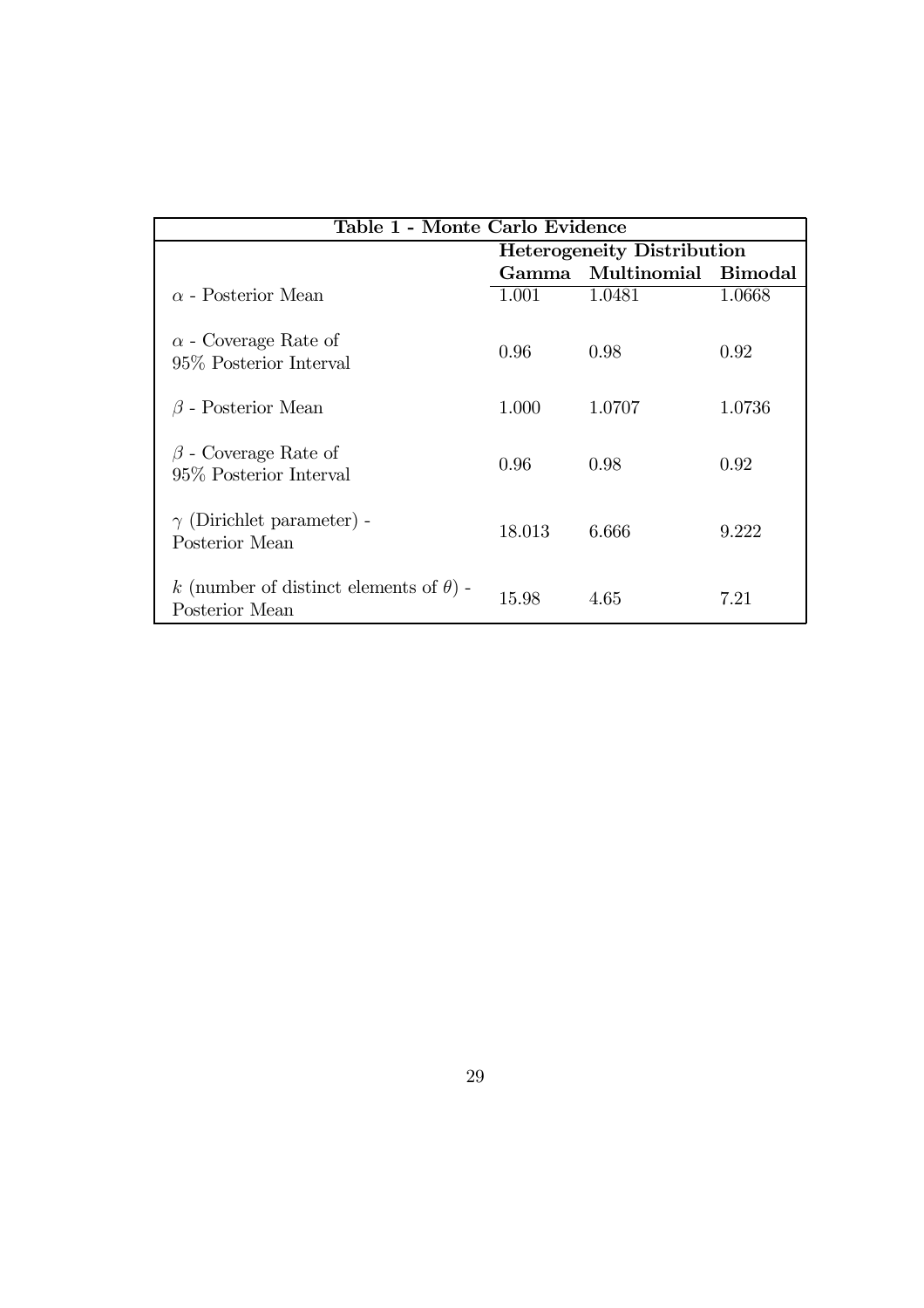| Table 2 - Weibull Model with |                                |           |  |  |  |  |
|------------------------------|--------------------------------|-----------|--|--|--|--|
|                              | Parametric Gamma Heterogeneity |           |  |  |  |  |
|                              | Maximum Likelihood Estimates   |           |  |  |  |  |
|                              | Coefficient Std. Error         |           |  |  |  |  |
| $\alpha$                     | 1.1333                         | 0.0555    |  |  |  |  |
| Age                          | 0.0575                         | 0.0229    |  |  |  |  |
| Education                    | 0.0849                         | 0.0253    |  |  |  |  |
| Black                        | 0.0072                         | 0.1184    |  |  |  |  |
| Hispanic                     | $-0.5029$                      | 0.1024    |  |  |  |  |
| Training                     | 0.3947                         | 0.1588    |  |  |  |  |
| $\overline{a}$               | 2.6971                         | 0.7138    |  |  |  |  |
| h                            | 546.196                        | 224.452   |  |  |  |  |
| $\log L$                     |                                | $-3885.2$ |  |  |  |  |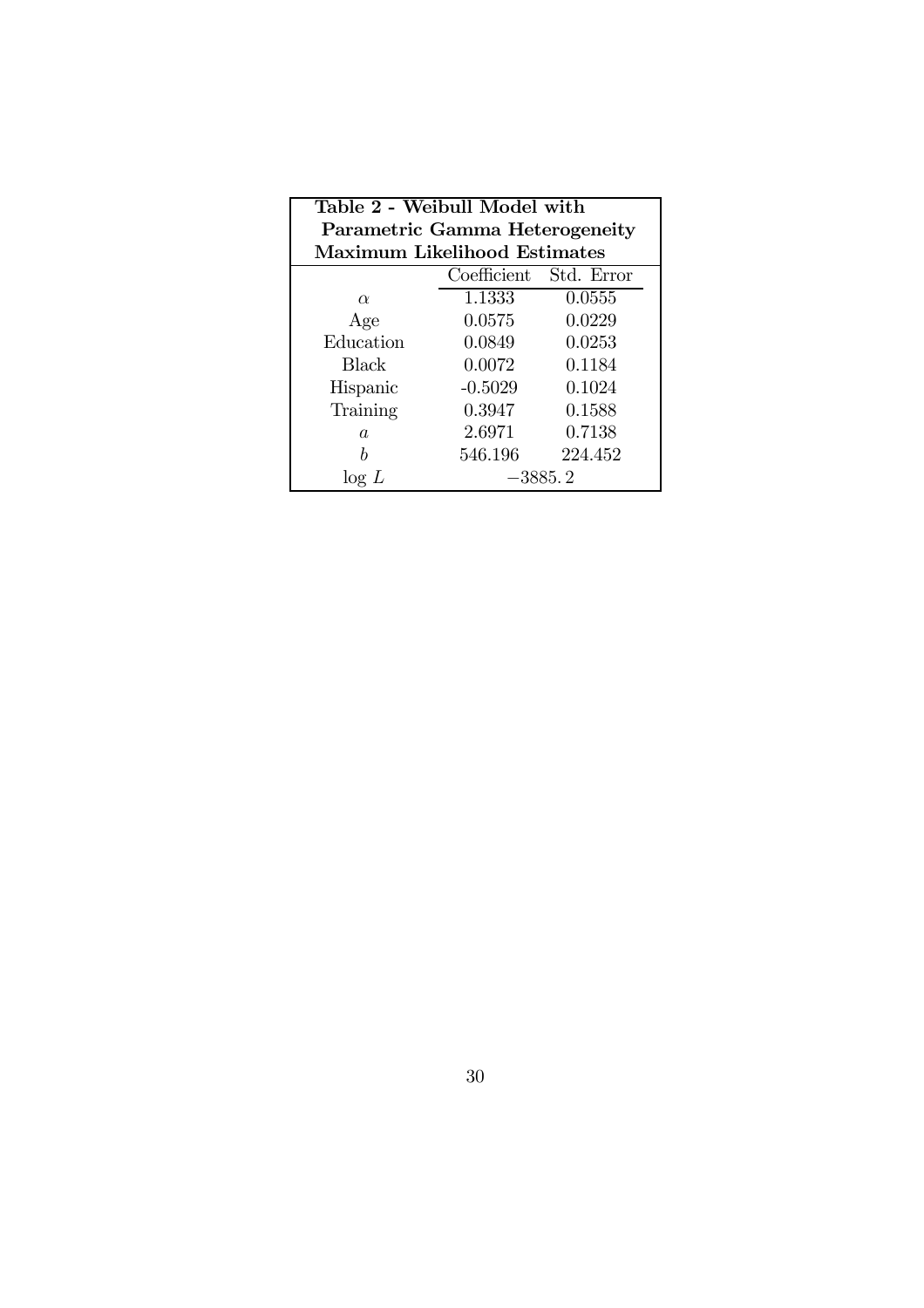| Table 3: Posterior Distributions, Dirichlet Model |          |           |           |           |           |           |
|---------------------------------------------------|----------|-----------|-----------|-----------|-----------|-----------|
|                                                   | $\alpha$ | Age       | Education | Black     | Hispanic  | Training  |
| min                                               | 1.2919   | $-0.0782$ | $-0.0327$ | $-0.9257$ | $-1.4469$ | $-0.5976$ |
| $5\%$                                             | 1.5043   | $-0.0183$ | 0.0554    | $-0.3110$ | $-1.0193$ | 0.2845    |
| 25%                                               | 1.6559   | 0.0046    | 0.0974    | $-0.1203$ | $-0.8481$ | 0.5206    |
| median                                            | 1.7121   | 0.0022    | 0.1252    | $-0.0025$ | $-0.7392$ | 0.6778    |
| 75%                                               | 1.7670   | 0.0398    | 0.1534    | 0.1075    | $-0.6274$ | 0.8334    |
| 95%                                               | 1.8438   | 0.0669    | 0.1888    | 0.2807    | $-0.4563$ | 1.0602    |
| max                                               | 1.9865   | 0.1398    | 0.2918    | 0.6640    | 0.0327    | 1.5777    |
| mean                                              | 1.7021   | $-0.0017$ | 0.1246    | $-0.0081$ | $-0.7375$ | 0.6741    |
| std.<br>error                                     | 0.1010   | 0.0333    | 0.0409    | 0.1815    | 0.1718    | 0.2402    |
| Gelman-Rubin Statistic                            | 1.2760   | 1.0410    | 1.0172    | 1.0079    | 1.0162    | 1.0159    |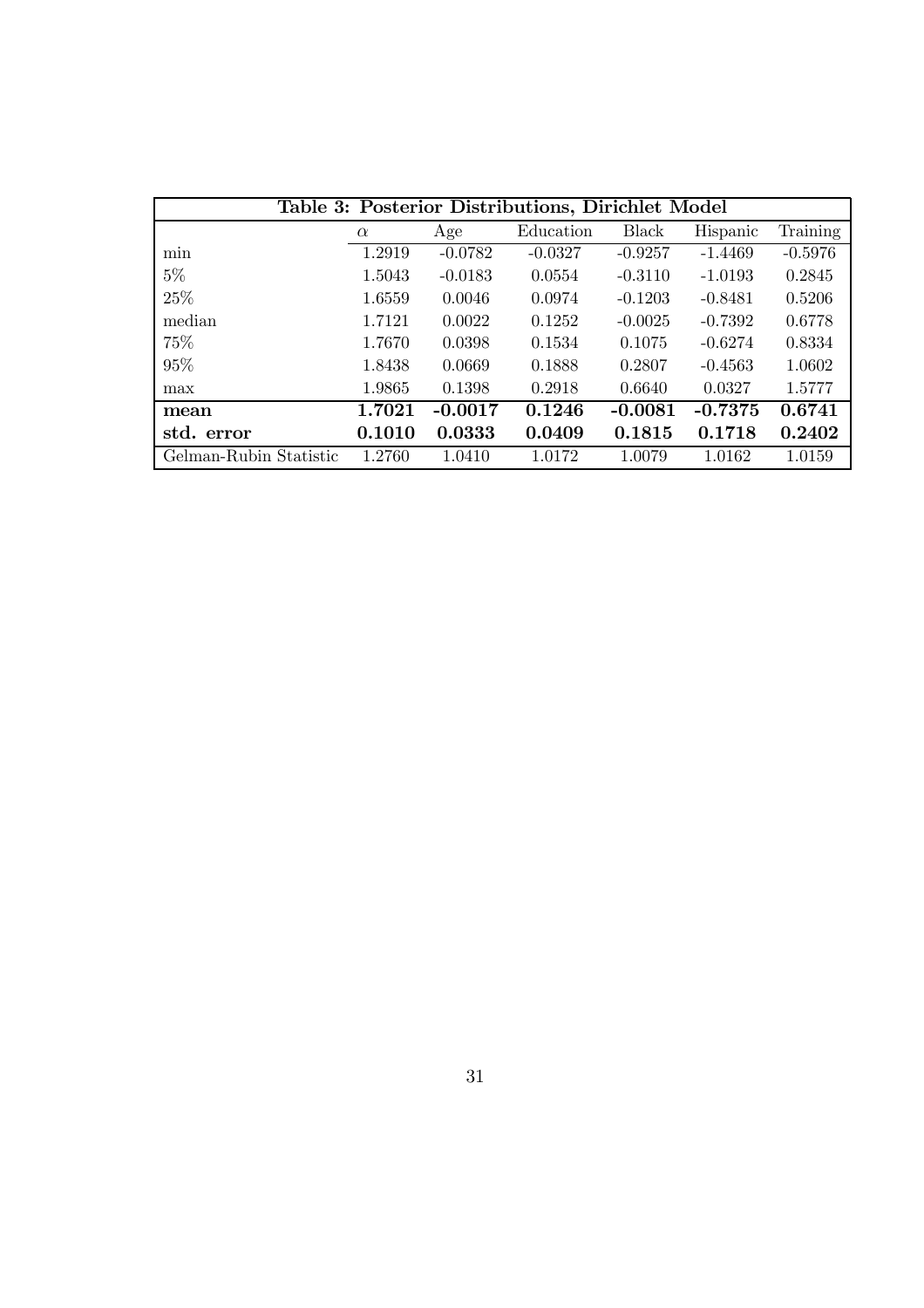| Table 4: Posterior Distributions of the Marginal Effect |           |           |              |           |           |  |
|---------------------------------------------------------|-----------|-----------|--------------|-----------|-----------|--|
| of the Explanatory Variables on Expected Duration       |           |           |              |           |           |  |
|                                                         | Age       | Education | <b>Black</b> | Hispanic  | Training  |  |
| min                                                     | $-0.1030$ | $-0.1767$ | $-0.5061$    | $-0.0200$ | $-1.0616$ |  |
| $5\%$                                                   | $-0.0417$ | $-0.1104$ | $-0.1658$    | 0.2729    | $-0.6294$ |  |
| 25%                                                     | $-0.0238$ | $-0.0894$ | $-0.0634$    | 0.3696    | $-0.4883$ |  |
| median                                                  | $-0.0130$ | $-0.0736$ | 0.0014       | 0.4315    | $-0.3965$ |  |
| 75%                                                     | $-0.0027$ | $-0.0577$ | 0.0706       | 0.4975    | $-0.3069$ |  |
| 95%                                                     | 0.0104    | $-0.0329$ | 0.1824       | 0.5960    | $-0.1684$ |  |
| max                                                     | 0.0419    | 0.0241    | 0.6442       | 0.8904    | 0.4442    |  |
| mean                                                    | $-0.0139$ | $-0.0731$ | 0.0049       | 0.4334    | $-0.3965$ |  |
| std. deviation                                          | 0.0162    | 0.0236    | 0.1091       | 0.0995    | 0.1440    |  |
|                                                         |           |           |              |           |           |  |
| ML estimate                                             | $-0.0507$ | $-0.0749$ | $-0.0063$    | 0.4439    | $-0.3484$ |  |
| Std. error                                              | 0.0197    | 0.0226    | 0.1045       | 0.0894    | 0.1385    |  |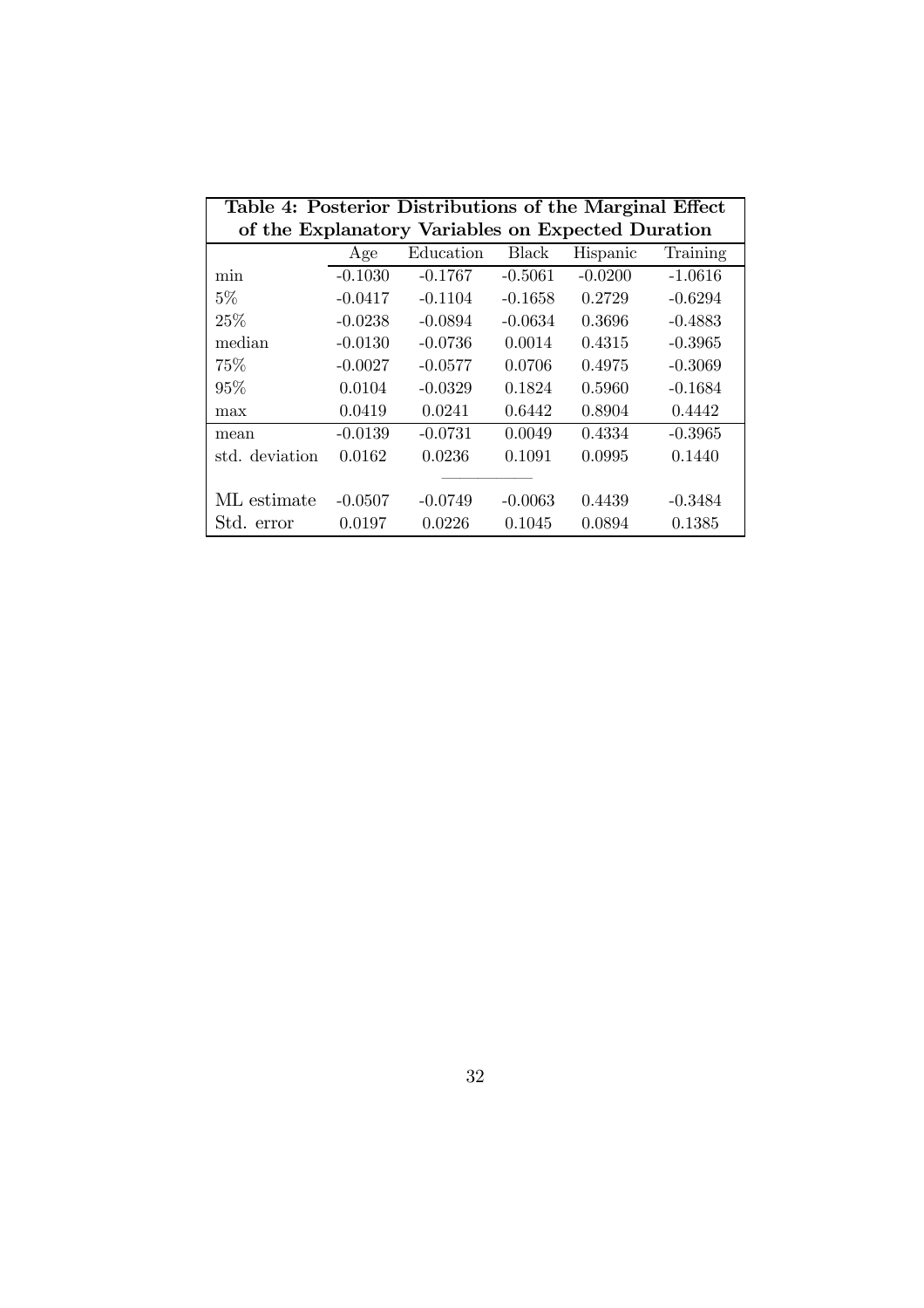| Table 5: Distribution of the mixing distribution parameters |                     |                |                  |                  |  |  |
|-------------------------------------------------------------|---------------------|----------------|------------------|------------------|--|--|
|                                                             | $\gamma$ -posterior | $k$ -posterior | $\gamma$ - prior | $E(k \gamma, N)$ |  |  |
| min                                                         | 95.64               | 206            | $\Omega$         | 0.3731           |  |  |
| $5\%$                                                       | 121.07              | 249            | 0.4089           | 3.1486           |  |  |
| 25%                                                         | 133.24              | 269            | 0.8637           | 6.1875           |  |  |
| median                                                      | 141.92              | 282            | 1.3370           | 8.8466           |  |  |
| 75\%                                                        | 150.89              | 296            | 1.9602           | 12.2103          |  |  |
| 95%                                                         | 164.11              | 315            | 3.1479           | 18.1804          |  |  |
| max                                                         | 196.04              | 359            | $\infty$         | 39.3952          |  |  |
| mean                                                        | 142.17              | 282.12         | 1.5              | 9.5426           |  |  |
| std. error                                                  | 13.07               | 19.99          | 0.8660           | 4.6476           |  |  |
| Gelman-Rubin Statistic                                      | 1.0040              | 1.0025         |                  |                  |  |  |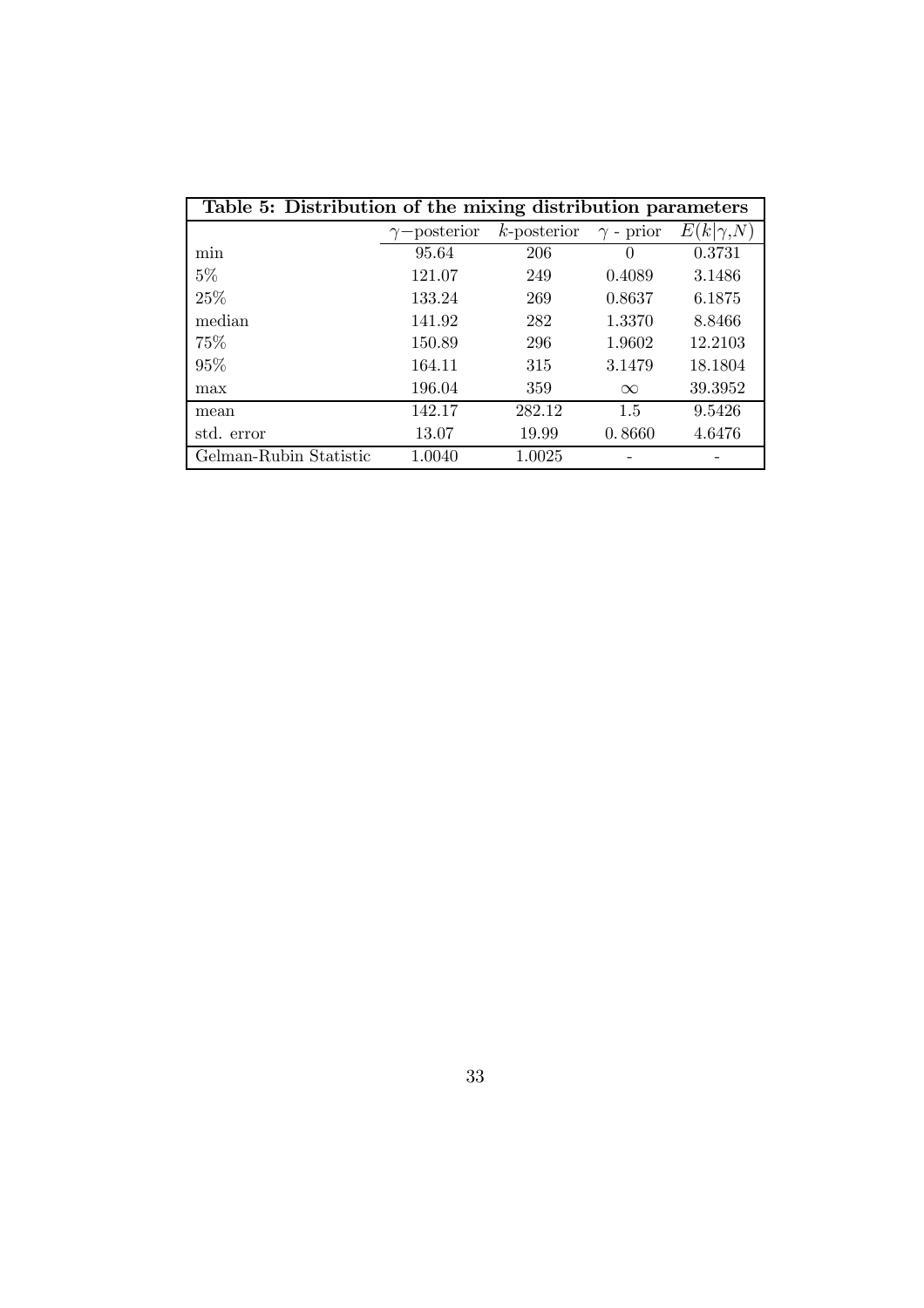| 2.5148                                        |  |  |  |  |  |
|-----------------------------------------------|--|--|--|--|--|
| 3.7674                                        |  |  |  |  |  |
| 4.4318                                        |  |  |  |  |  |
| 4.9543                                        |  |  |  |  |  |
| 5.5380                                        |  |  |  |  |  |
| 6.5122                                        |  |  |  |  |  |
| 9.8376                                        |  |  |  |  |  |
| 5.0218                                        |  |  |  |  |  |
| 0.8379                                        |  |  |  |  |  |
|                                               |  |  |  |  |  |
| Features of the $\theta$ Distribution         |  |  |  |  |  |
| in Parametric Model $[\mathcal{G}(2.7, 546)]$ |  |  |  |  |  |
|                                               |  |  |  |  |  |
| 6.5062                                        |  |  |  |  |  |
|                                               |  |  |  |  |  |

Note: All entries in the table are blown up by a factor of  $10^3$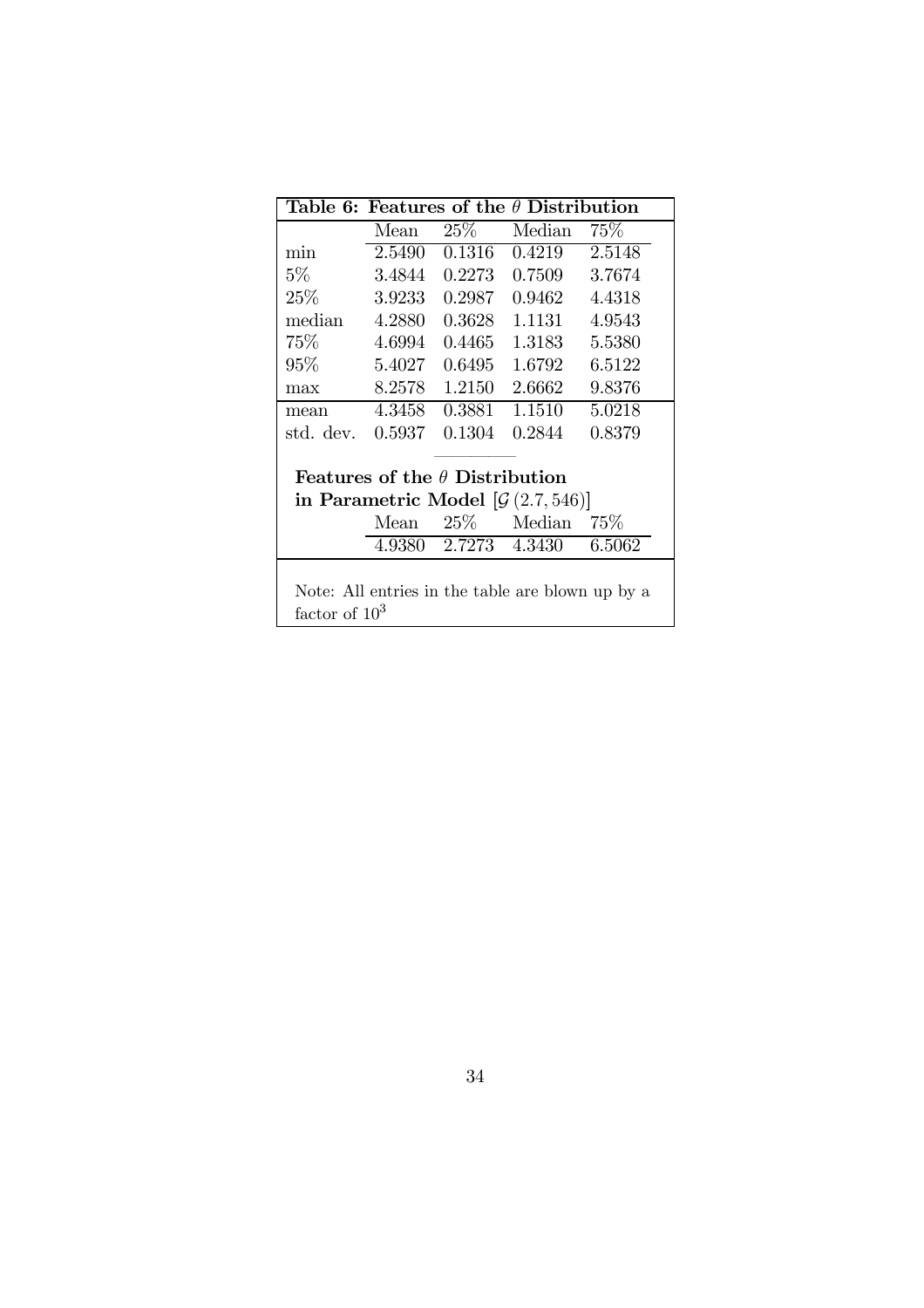| Table 7: NPMLE Estimates               |               |               |               |               |  |
|----------------------------------------|---------------|---------------|---------------|---------------|--|
|                                        | 2 mass points | 3 mass points | 4 mass points | 5 mass points |  |
| $\alpha$                               | 1.2188        | 1.4992        | 1.8726        | 1.9437        |  |
|                                        | (0.0666)      | (0.0944)      | (0.1376)      | (0.1634)      |  |
| age                                    | 0.0406        | 0.0422        | 0.0750        | 0.0735        |  |
|                                        | (0.0199)      | (0.0270)      | (0.0328)      | (0.0345)      |  |
| education                              | 0.1171        | 0.1420        | 0.1364        | 0.1489        |  |
|                                        | (0.0292)      | (0.0330)      | (0.0399)      | (0.0426)      |  |
| black                                  | 0.0154        | 0.0086        | $-0.0248$     | $-0.0023$     |  |
|                                        | (0.1071)      | (0.1396)      | (0.1708)      | (0.1842)      |  |
| hispanic                               | $-0.6249$     | $-0.6015$     | $-0.8613$     | $-0.8168$     |  |
|                                        | (0.0940)      | (0.1213)      | (0.1499)      | (0.1608)      |  |
| training                               | 0.4296        | 0.4439        | 0.5111        | 0.6349        |  |
|                                        | (0.1317)      | (0.1685)      | (0.2077)      | (0.2227)      |  |
| Notes: standard errors in parentheses. |               |               |               |               |  |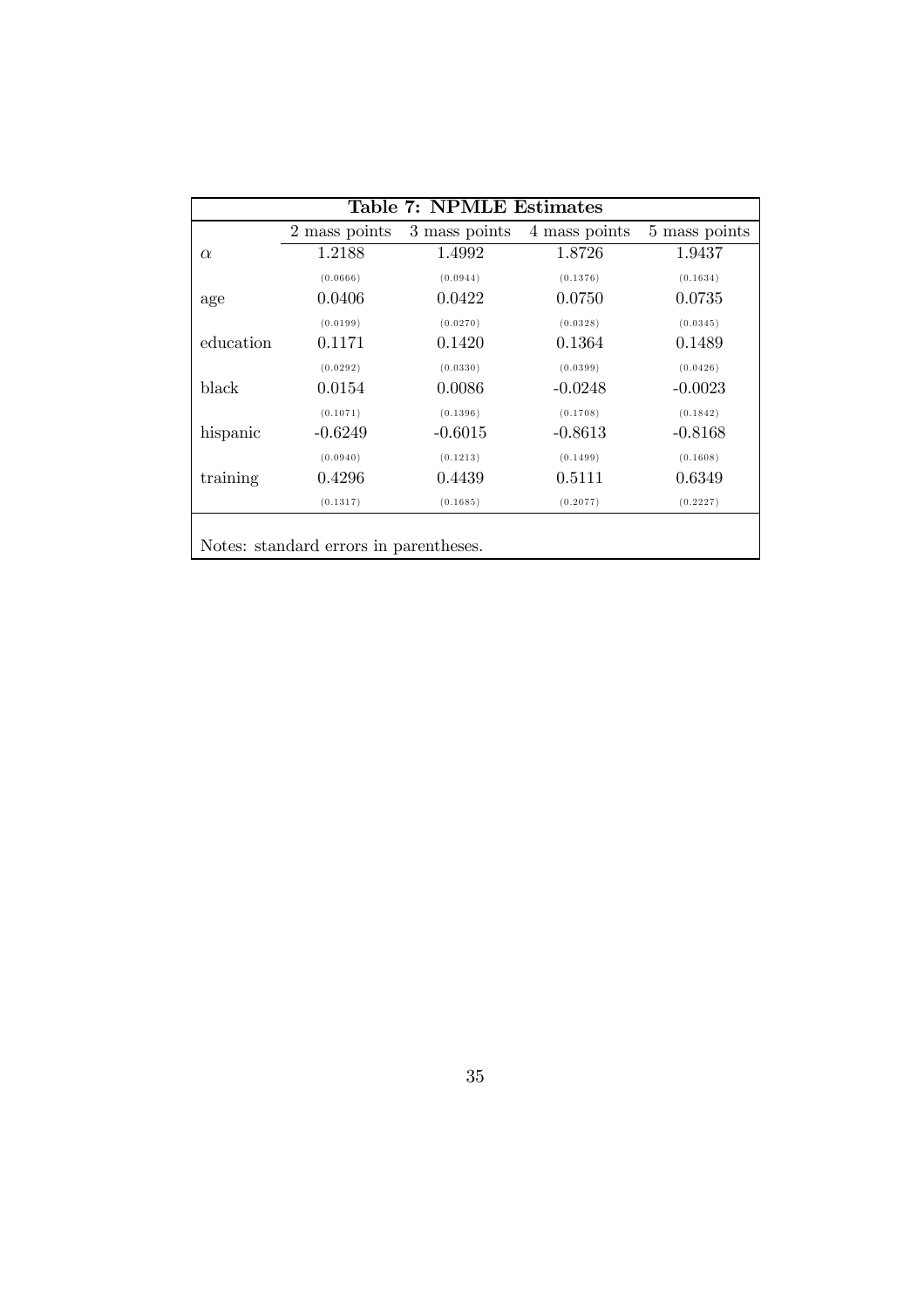

Figure 1: Distribution of  $\alpha$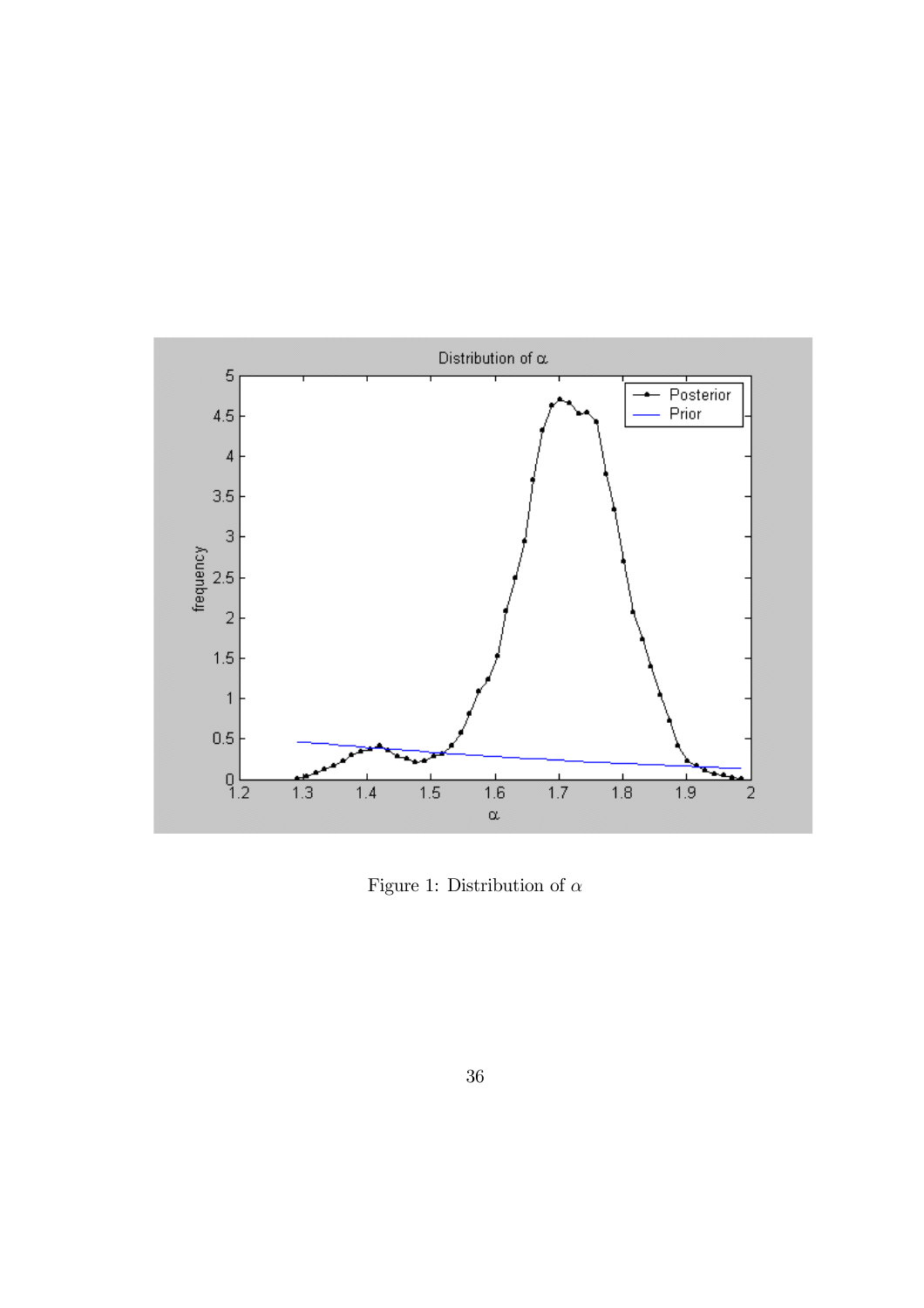

Figure 2: Distribution of  $\beta_{eduction}$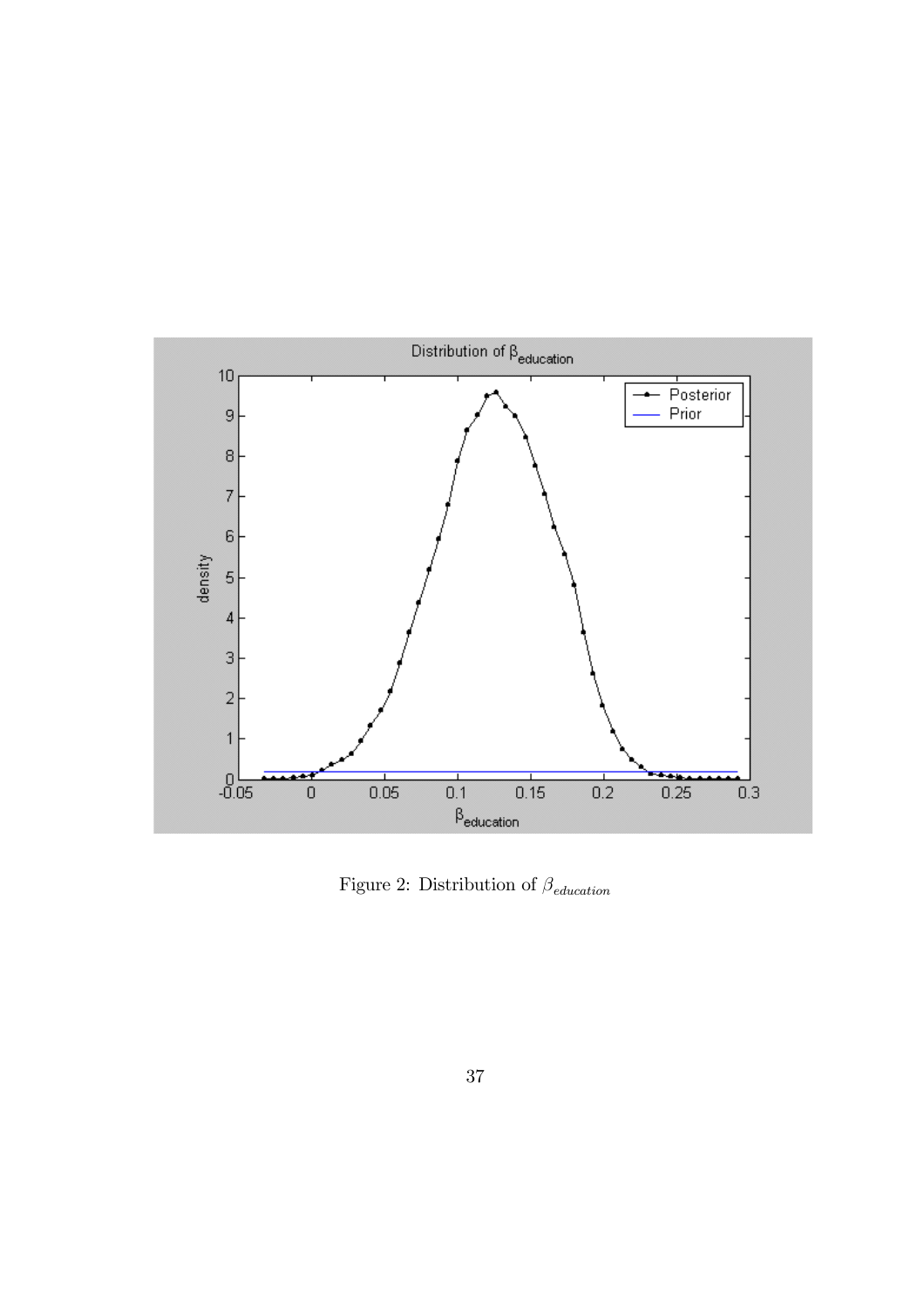

Figure 3: Distribution of  $\beta_{training}$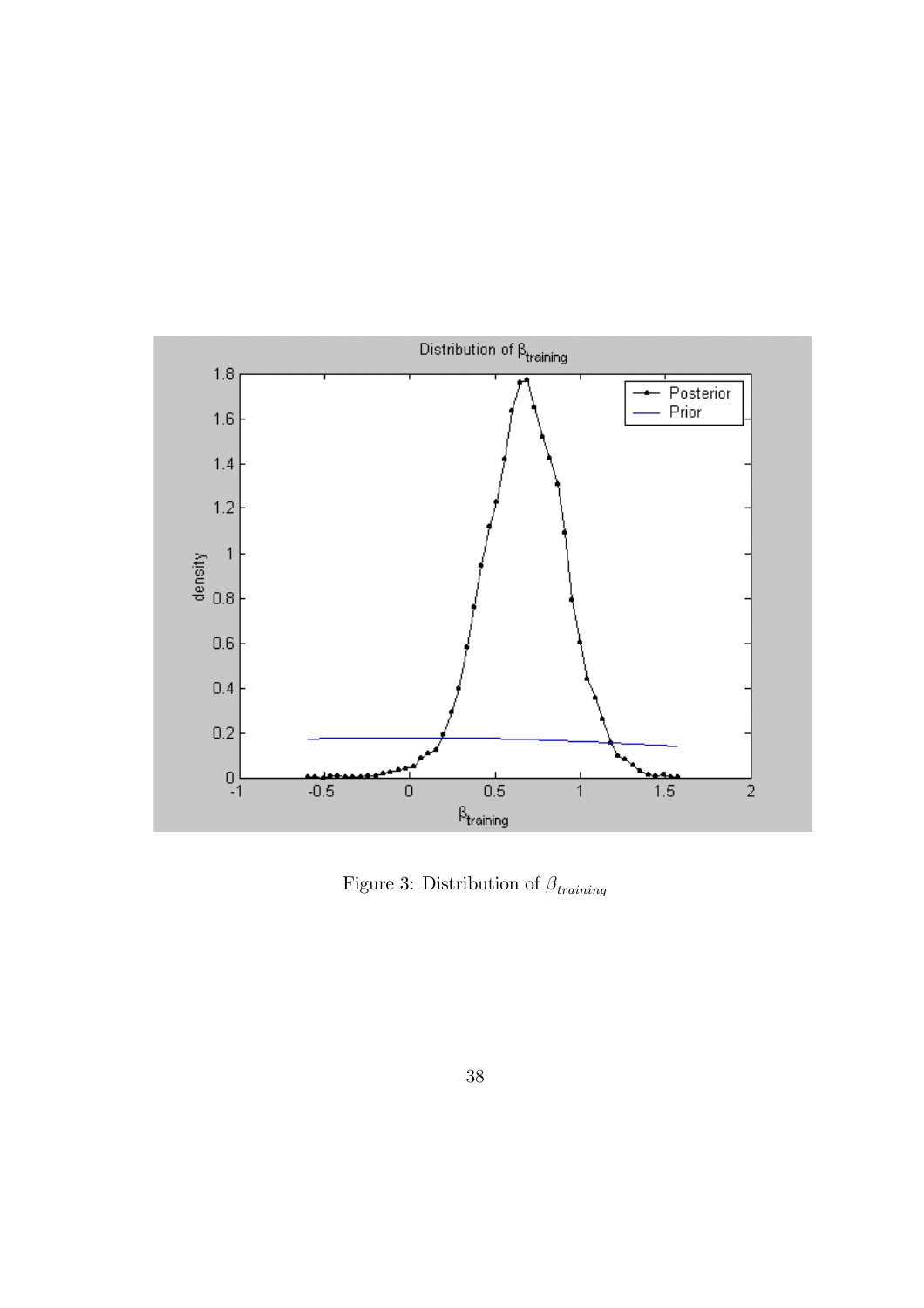

Figure 4: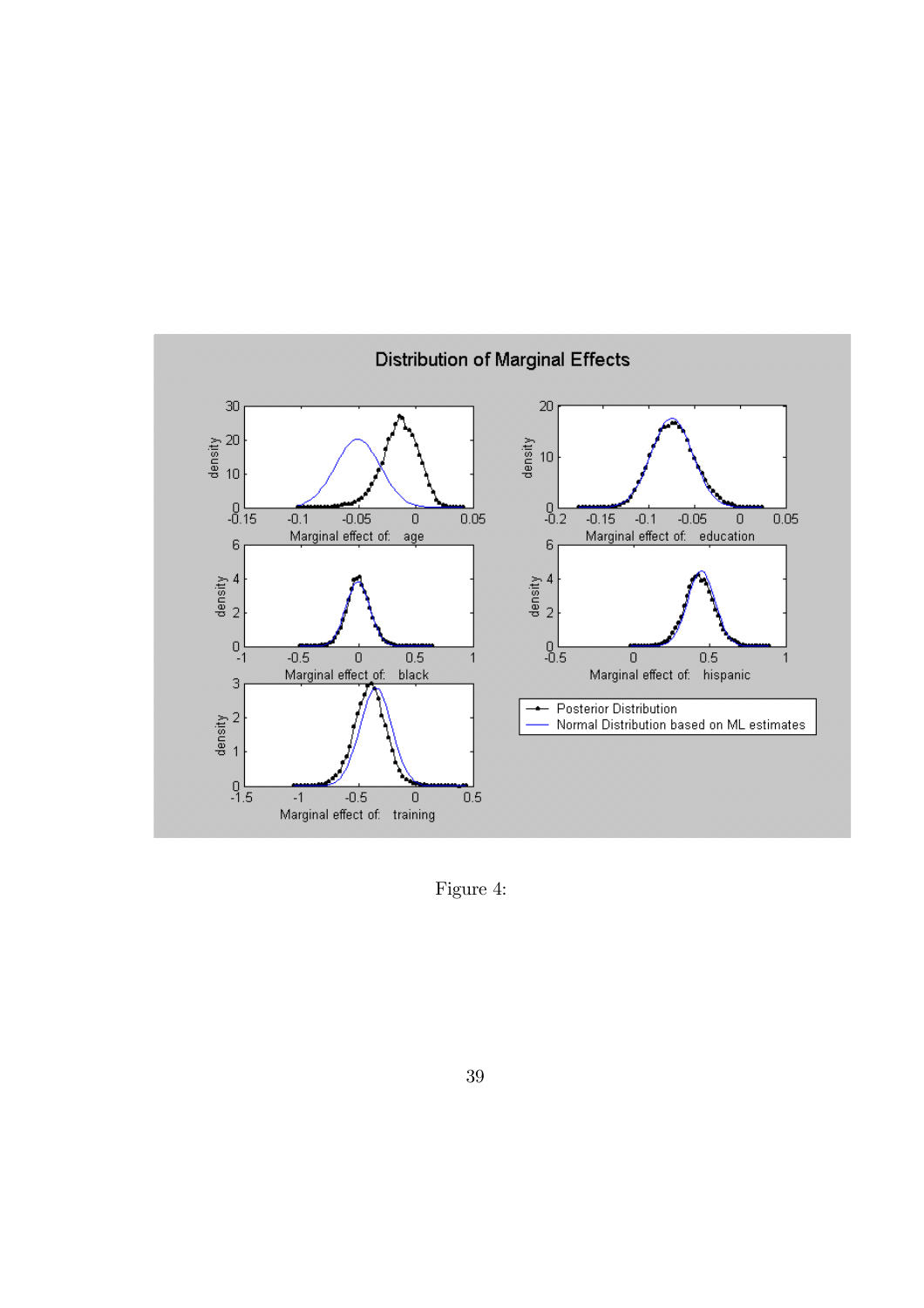

Figure 5: Distribution of  $\gamma$  and  $k$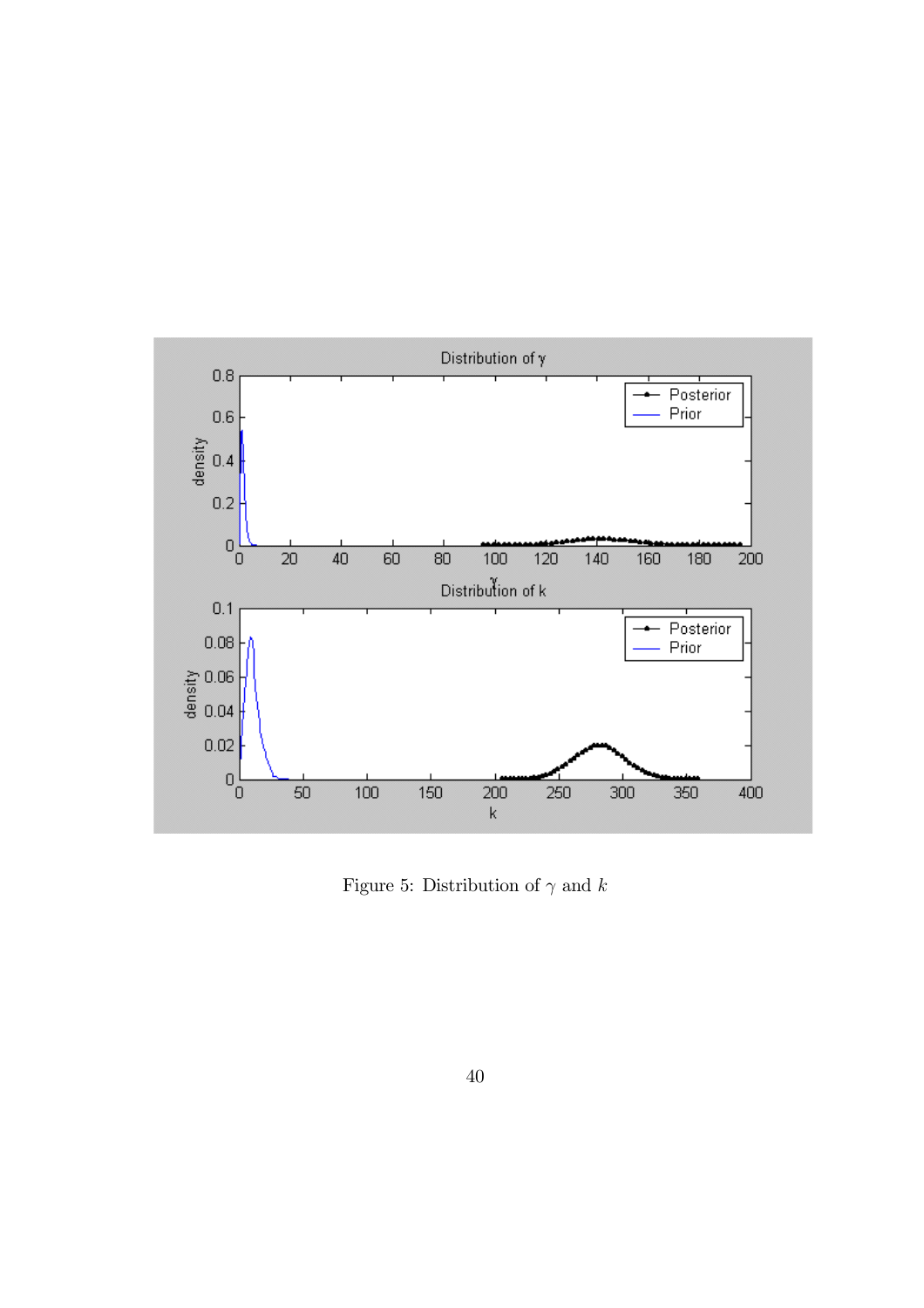

Figure 6: Distribution of the mean of  $\theta$